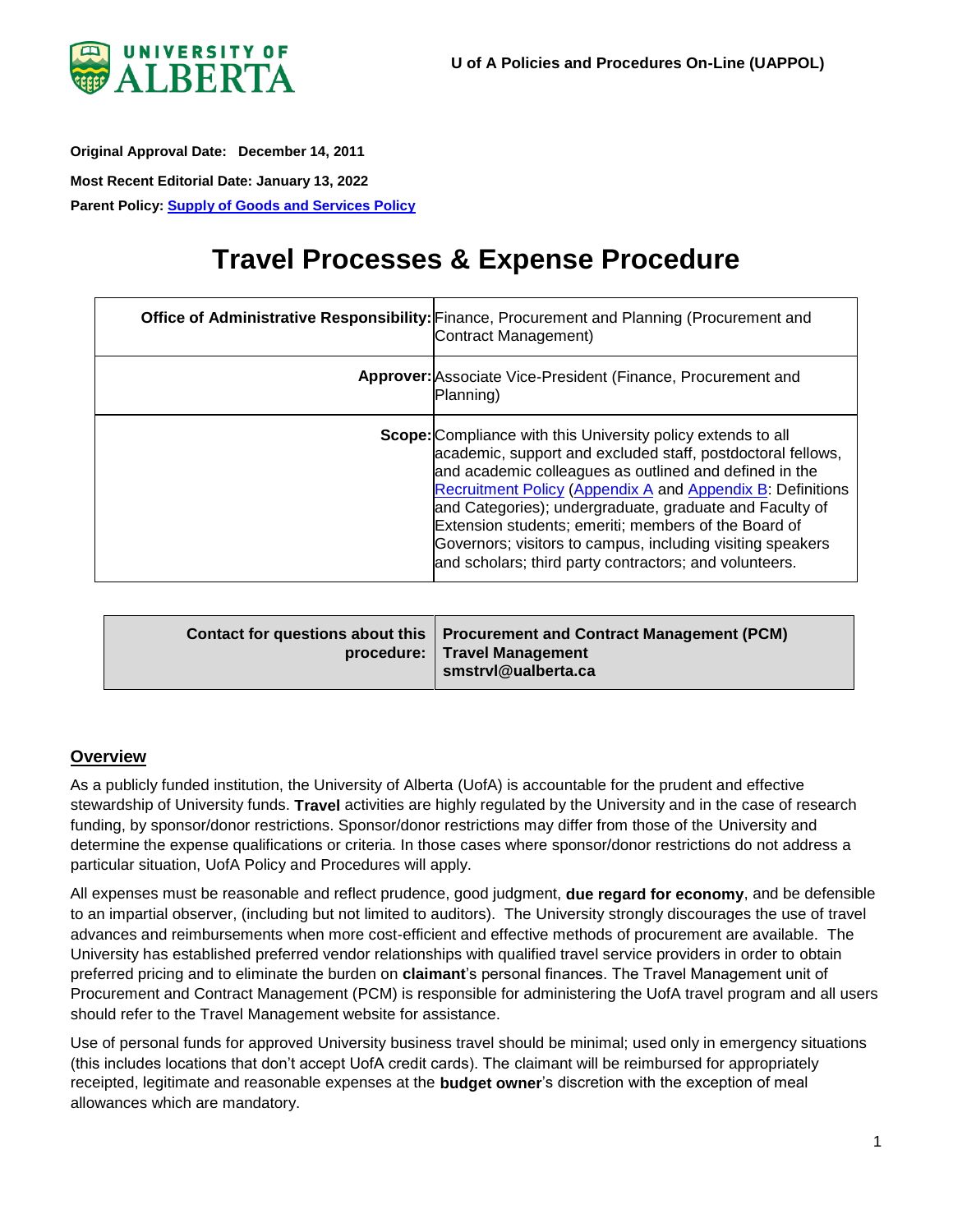

Payment methods include UofA Travel Card (Diner's Card), UofA Purchasing Card and personal credit card **Claimants** are required to use a UofA Purchasing Card (P-Card) for conference & event registration and the Travel Authorization Process (TAP) for prepayment of airfare through the university travel agent (process identified under airfare bookings).

This reimbursement procedure applies to travel expenses only. For expenses that relate to incidental charges (miscellaneous supplies etc.) in support of University business, teaching or research, refer to the Expense Reimbursement Procedure.

Expenses to be claimed under the Professional Expense Reimbursement (PER) program should follow the process found on the Shared Services – Staff Service Centre Web Page. For clarification or further information on PER, refer to the Professional Expense Reimbursement page of the Human Resources, Health, Safety and Environment (HRHSE) web site. For expenses relating to the moving or relocating of new employees (academic and non-academic staff), refer to the Moving and Relocation Expenses Procedure. For clarification or further information, contact Shared Services – Staff Services Centre.

## **Purpose**

This document sets out the requirements to complete travel and for charging travel expenditures to the University .

## **Procedure**

#### Summary:

Only the cost of the most effective and economical mode of travel will be reimbursed. Where the traveler has, for personal reasons, chosen to use a more costly mode of travel, the maximum reimbursement will be based on cost effective, reasonable economy rates. Travel expenses must be defensible to the budget owner/project holder and impartial observers; therefore, explanations are required where the travel expense exceeds reasonable economy rates.

The preferred method of payment for each expense is indicated under the categories below. Airfare and conference registration must be paid using the central pay options: Airfare-TAP; conference/event registration – UofA purchasing card or Direct Pay invoice via Shared Services - Payment Services. For all other travel expenses, the UofA Travel Card (Diner's Card - Travel Card Procedure) is the primary payment method or a personal credit card.

University travel occurs for conferences, seminars, meetings, collaboration, research, and site visits (**event**). In all cases the travel claim must be supported by the four "W's"-

- $\bullet$  What was the business activity (purpose of the event)
- Who was in attendance at the event
- Where did the event take place
- $\bullet$  When did the event occur date(s) of event and travel dates

For a conference or seminar this can be accomplished by including a copy of the itinerary supplied by the organizers. For meetings, collaboration, research and site visits the claimant needs to be specific and attach **supporting documentation** that answers the four "W's". Note: **proof of payment** is required for all expenses related to travel other than allowance rates.

Cancellation of trips may occur. Use of the University Travel Agent ensures trips can be rescheduled and cancelled without losing the entire monetary value of the trip. Change fees do apply and credits will be issued in the traveler's name for up to 270 days.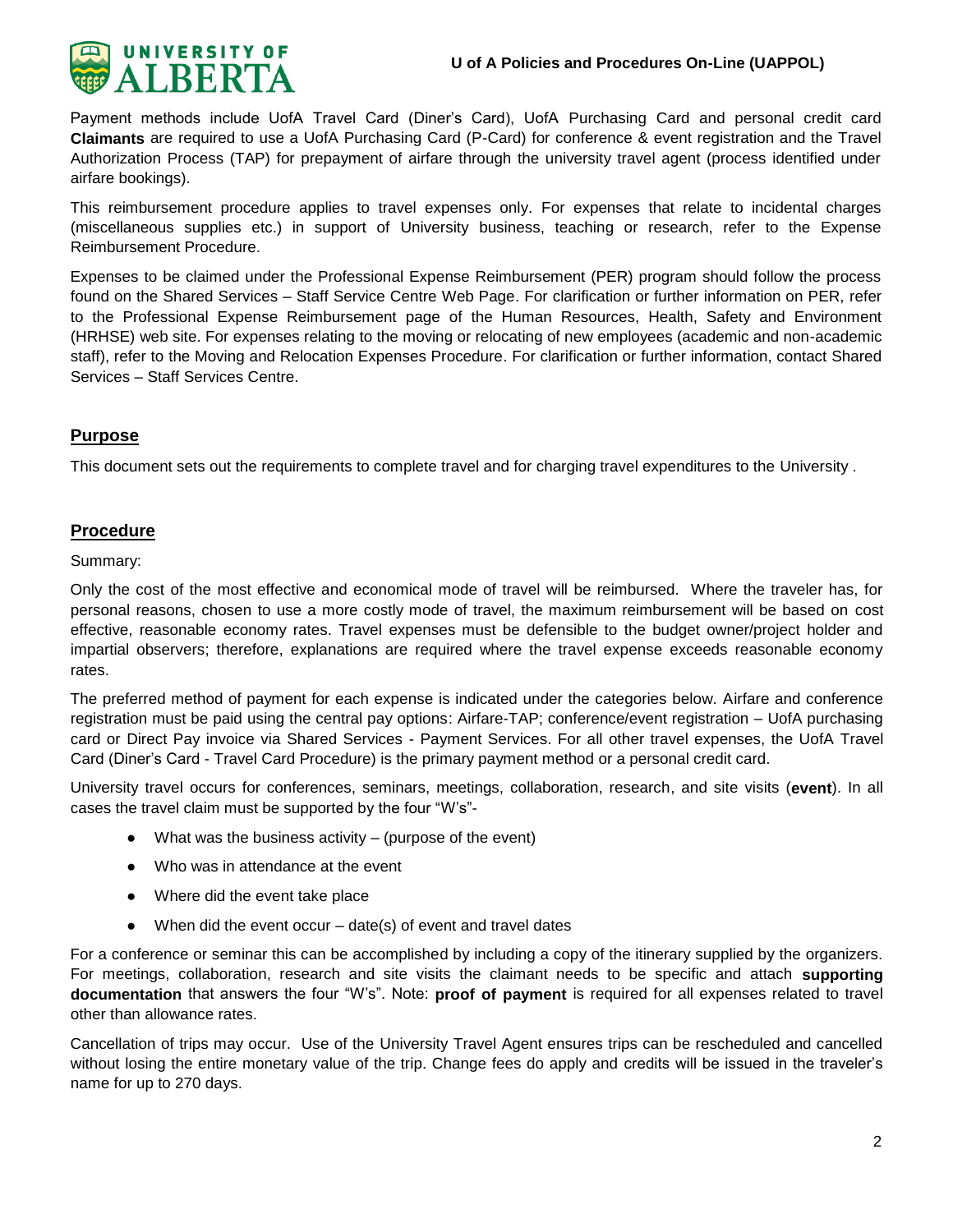

Appendix A – Schedule of Allowable Travel Expenses, provides a complete list of allowable travel expenses. Expenses that are not included in Appendix A cannot be charged to the University .

- 1. **[ALLOWABLE TRAVEL EXPENSES AND PAYMENT OPTIONS](#page-2-0)**
- 2. **[INELIGIBLE TRAVEL EXPENSES](#page-9-0)**
- 3. **[SABBATICAL LEAVE TRAVEL EXPENSES](#page-10-0)**
- 4. **[IN TOWN EVENTS \(conferences, seminars, meetings and business activities\)](#page-10-1)**
- 5. **[LOCAL BUSINESS ACTIVITIES EXPENSES](#page-10-2)**
- 6. **[PERSONAL AND FAMILY ILLNESS WHILE TRAVELLING ON UNIVERSITY BUSINESS](#page-11-0)**
- 7. **[TRAVEL ADVANCES](#page-11-1)**
- 8. **[TRAVEL EXPENSE REIMBURSEMENT](#page-12-0)**
- 9. **[INITIATE, REVIEW, APPROVE AND PROCESS \(IRAP\)](#page-15-0)**
- 10. **[CORRECTIONS](#page-16-0)**
- 11. **RECORD RETENTION**
- 12. **[SUBSEQUENT AUDIT AND ADJUSTMENT](#page-16-1)**
- 13. **[CONSEQUENCE OF ERROR](#page-16-2)**

#### <span id="page-2-0"></span>**1. ALLOWABLE TRAVEL EXPENSES AND PAYMENT OPTIONS**

#### a. Airfare Booking

*Method of Payment:* Travel Authorization Payment (TAP)

Claimants are required to use the UofA travel management program (which includes negotiated rates for airfare, hotels and car rentals) which ensures discounts are obtained. Fees and service expectations are negotiated centrally with the travel management company.

When booking airfare, the following circumstances need to be considered:

- Scheduling timelines the quickest, most direct route.
- Change/cancellation requirements is it possible a cancellation or change may occur?
- Price lowest available fare; options include Standard, Flex, Econo and Econo Flex. The choice of which lowest available fare to use should take into consideration any scheduling and change/cancellation requirements. Lowest available fares do not include Business Class, Latitude, Premium Economy or first class at any time.

Airfare exceeding the lowest available fare (upgraded travel) displayed on the UofA Travel Management Website may only be charged to the University in the following circumstances (this includes Business/First Class, Latitude and Premium Economy):

- A medical condition necessitates an upgraded travel class. (Doctor's note required).
- A business reason can be demonstrated.
- Travel is outside of Canada and the USA (excluding Hawaii).

In all cases, the Dean, Director, Associate Vice-President or Vice-President must review the reason for upgraded travel and approve prior to booking. This written pre-approval must be attached as supporting documentation to the travel expense claim.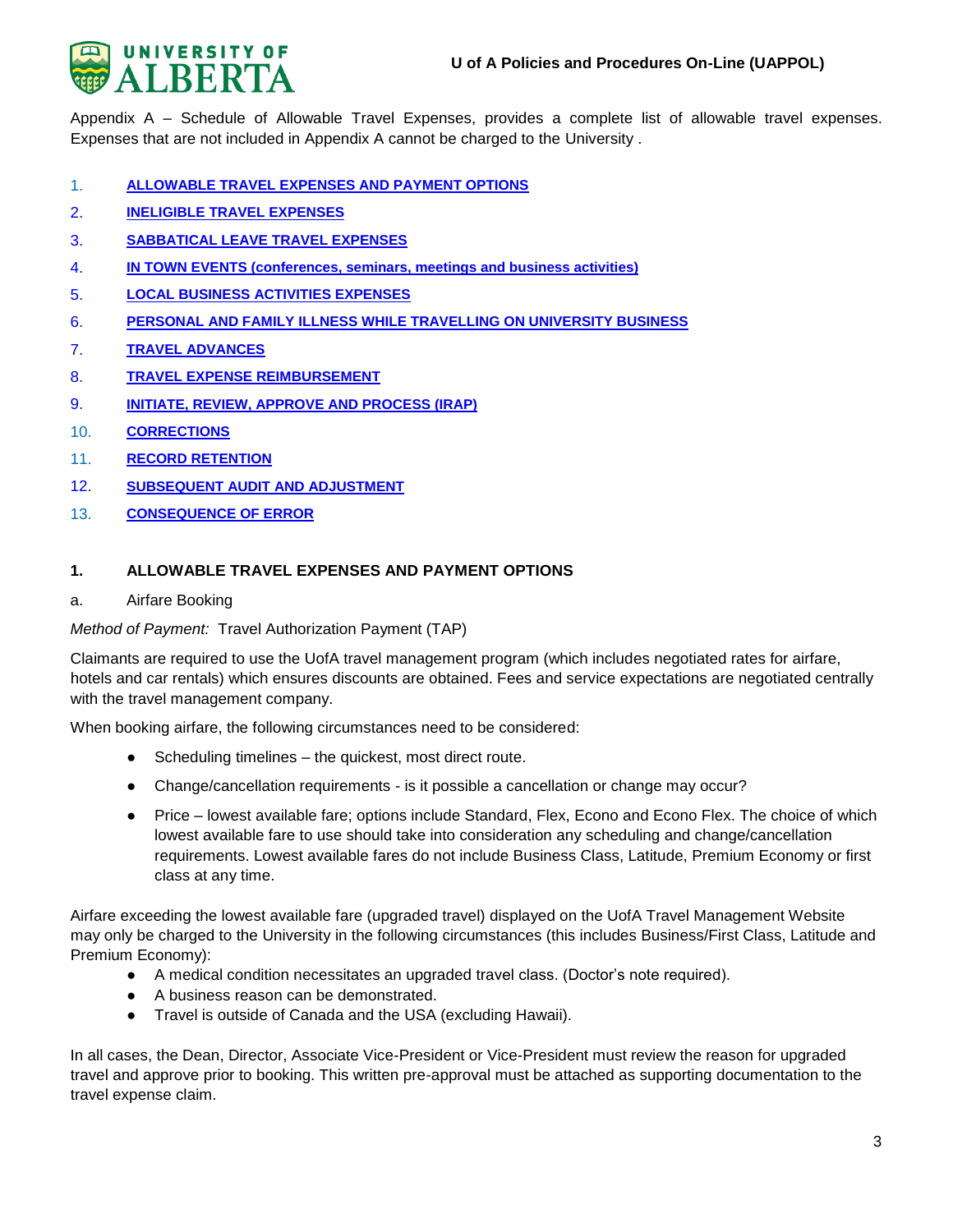

Airlines and fare class cannot be chosen based on personal frequent flyer program incentives or personal preference. Flights purchased using frequent flyer points are not reimbursable.

Note: The fare class booked and travelled must be displayed on the supporting documentation when it is submitted for reimbursement. Proof of payment is also required on the receipt and supporting documents. If the vendor receipt / booking does not list payment method / card number (i.e. paid by Visa \*1234) a copy of the claimant's credit card statement must be attached as proof of payment.

For international and domestic flights, claimants must report prior to the scheduled departure time according to guidelines in place at the time of the flight to allow customs clearance and baggage check. Any costs associated with missing a flight and the rescheduling of a new flight due to late arrival are the responsibility of the claimant and are not eligible for reimbursement.

A TAP is the most economical and efficient method of payment for business travel bookings and payment. The TAP is issued by the department, acts like a purchase order and is used for air, train and bus bookings and related expenses through the UofA travel agent. It allows the University to negotiate greater discounts with the travel providers and eliminates the need for administrative staff, researchers and professionals to spend time searching for airfare rates. The use of the TAP cannot include any personal portion of travel. Personal travel must be booked and paid for independently of all University processes, payment methods and booking tools.

Prior to booking, a TAP form must be completed (completion of the online form will require the claimant to provide the email address(es) of their budget owner or one over one approver, the TAP form request will be forwarded to the individual for review or dispute via email only). The speed code and TAP number are required to complete the booking, whether through the UofA travel agency (call in) or on-line at the UofA Travel Management Website. PCM receives a monthly electronic statement of TAP charges and distributes these charges to the speed code and account specified on the TAP form. Allow a minimum of 6 weeks from the date of booking/invoicing for the transaction to be posted in PeopleSoft Financials.

Group bookings for 10 or more claimants may be made on a single TAP with an attached list of the full names of the claimants. The group booking must be for the same dates and destinations and the same speed code used for all claimants.

Airline credits issued as a result of cancelled airfare booked on TAP are retained by the original claimant to a maximum of 9 months or 270 days (all airfare credits must be used and flown on within one year of the original date of issue). Credits within 90 days of expiration may be transferred and used by other University departments to minimize financial loss to the institution. There will be no redistribution back to the original credit holder for the value of the credit.

## b. Ground Transportation

*Method of Payment:* UofA issued Travel Card (Diner's Card) or personal credit card

Ground transportation includes public transit, train, taxi and rideshare services (Uber/Lyft), which are reimbursable.

If public transit, train, taxi or rideshare service is used, the cost including gratuity is <\$75 and it can be demonstrated the service is for University business, no receipt is required (e.g. airport to hotel, hotel to airport, hotel to event location, and event location to hotel).

The use of these types of transportation is at the discretion of the claimant based on availability, event location and cost.

## c. Accommodations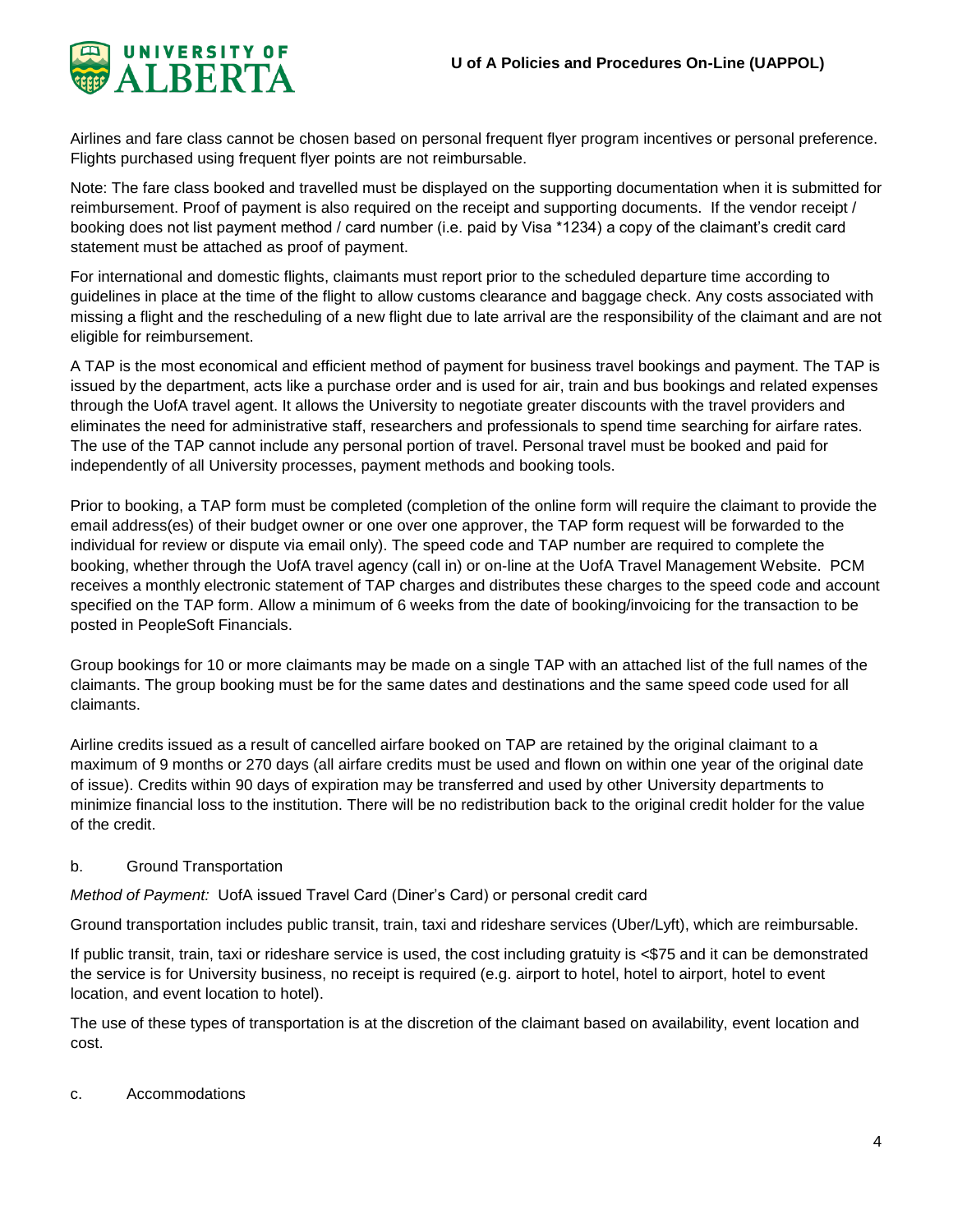

## *Method of Payment (HAP hotels only):* Hotel Authorization Payment (HAP)

*Method of Payment (Non HAP hotels): UofA issued Travel Card (Diner's Card) or personal credit card.* Reimbursement is limited to a standard single occupancy rate (with a private bathroom) in a business class hotel, or whatever class of available accommodation is the most reasonable or most efficient (such as a conference hotel which, while not necessarily the most economical, will avoid taxi and other ground transportation charges and offer a safe and efficient location for conference attendees).

The use of luxury accommodation (e.g. resorts, 5 star or upgraded accommodations) will only be reimbursed with written justification and pre-travel approval by the budget owner. Justification could include location of the event/meeting, availability, University business purpose and party size (for multiple UofA claimants attending the same event, a two bedroom suite may be more economical than two standard rooms).

Accommodation for one night before and after an event is acceptable if the start and end times warrant such travel logistics (e.g. conference end date is April 21, the night of April 21 is reimbursable; travel home would need to occur on April 22). One additional day may be added prior to the business purpose to a maximum of two days if the travel is international (excluding USA).

The choice of accommodation should be based on business travel requirements rather than personal membership program incentives. The claimant may also choose to stay with family or friends and claim the rate allowed on Appendix A only if a receipted gesture of appreciation was provided to their host (excludes alcohol and cash). This amount will also be the total maximum allowed to be claimed when an original accommodation receipt is not provided.

The UofA travel agent and the Canadian Association of University Business Officers (CAUBO) have negotiated hotel rates available for all faculty and staff working at the University. These rates are available and maintained on the Travel Management website. UofA claimants are encouraged to use these rates as in most circumstances they are the most cost effective.

The HAP is department issued and acts like a purchase order for the booking of accommodations with a select group of hotels located in Edmonton, other Alberta locations and in limited locations throughout Canada. The University Travel Management website provides a list of the hotels that participate in the HAP program. The HAP form must be completed and approved prior to booking. Once the booking is completed with the hotel and prior to check in, the HAP form must be emailed to the hotel. There is a multiple room option for bookings between 2 to 9 rooms as long as the travelers are all staying at the same hotel on the same dates and same speed code (supply a list of traveler's names to the hotel). Upon arrival, the claimant may be required to provide the hotel with a credit card to which incidental charges will be applied (e.g. long distance telephone, room service) as these are not paid centrally by the UofA. Upon completion of the claimant stay, the hotel provides an invoice to PCM Travel Management for payment. PCM distributes these charges to the speed code specified on the HAP form. When using a HAP form, it is important to ensure compliance with the hotel's policy on cancellation. Failure to cancel a reservation by the established date may result in unnecessary charges that can be non-reimbursable.

Where the business activity can be completed in one day (i.e. Calgary to Vancouver – meeting) overnight accommodation is non-reimbursable.

## d. Conference and Event Registration

*Method of Payment:* UofA issued Corporate Purchasing Card (P-Card) and/or UofA issued Travel Card (Diner's Card)

Conference registration is limited to the fees required for conference activities. Optional conference activities such as golf tournaments or other entertainment are ineligible expenses. The P-Card is the method of payment for conference and event registrations for pre-payment. If the claimant does not have a P-Card, the department can book the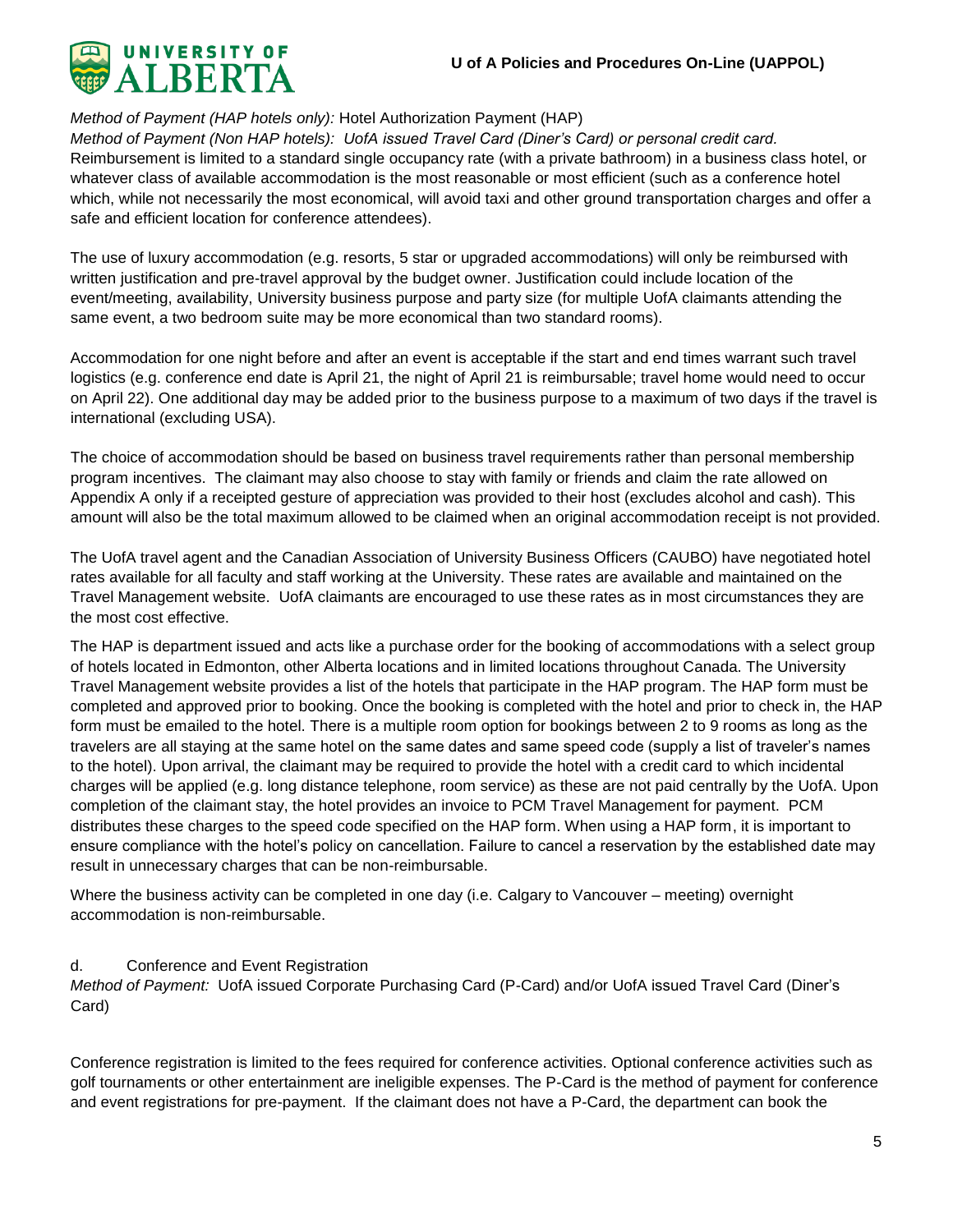

registration on behalf of the claimant using a departmental P-Card. PCM distributes the charges to the speed code and account provided by the cardholder on the monthly P-Card statement. The UofA Travel Card (Diner's Card) can also be used for payment of registration.

e. Conference and event registration fees may also be paid in advance by Shared Services - Payment Services (Direct Pay). An invoice must be received by the claimant and submitted to the department, faculty, College, or unit for processing. Required information on the invoice is speed code and account number, printed name and signature of the budget owner; submit to Shared Services – Payment Services Vehicle Rental

## *Method of Payment:* UofA issued Travel Card (Diner's Card) or personal credit card

Vehicle rental is limited to a compact, mid-size, full-size and/or SUV vehicle, depending on justifiable need and the prudent expenditure of UofA funds. Several cab rides may be more economical than a car rental. Justifiable needs include type of use (extended highway driving), availability (many car rental locations do not have all class types available at all times and an upgraded rental may be the only vehicle available for rental), winter driving conditions, and size of party (groups greater than 4) in the same vehicle, are appropriate for an upgrade. Rental of a compact vehicle in all circumstances is fully reimbursable and any upgrades can be considered if a justifiable need can be supported by the claimant; justification must be supported in writing, attached to the claim and pre-approved by the budget owner. Only the cost of the most effective and economical mode of travel will be reimbursed. If multiple taxi fares are more cost effective, only taxi fares are reimbursable. Where a vehicle is not required and/or is a less economical transportation method, the vehicle rental and related costs including but not limited to parking, insurance, gasoline and road tolls are non-reimbursable.

Reimbursable expenses include the rental fee, the kilometer/mileage rate charged by the rental agency, fuel charges and insurance. It is the responsibility of the claimant to ensure that they are a **UofA authorized driver** and have the appropriate license to drive a vehicle while on UofA business and to ensure that adequate insurance is in place for all drivers of the vehicle. Detailed information regarding insurance coverage can be found on the Risk Management Services website.

The UofA travel card is the preferred method of payment for vehicle rentals or personal credit card. When renting a vehicle for University business, the kilometer allowance expense type cannot be claimed; gas purchases or road tolls must be claimed using **original receipts**.

## f. Private Automobile

*Method of Payment:* Kilometer Allowance Rate or the UofA issued Travel Card (Diner's Card) for gas purchases or personal credit card

(GST is applicable for travel in Canada only and should be applied when the kilometer rate is used)

When using a private automobile for University business within Alberta, the claimant will be reimbursed at the current approved kilometer allowance rate per Appendix A – Schedule of Allowable Travel Expenses. This allowance is intended to cover the cost of fuel, insurance (provided by the claimant) and vehicle "wear and tear" (e.g. tire wear, cracked windshield, oil changes, etc.).

A supplement will be reimbursed where travel takes place on roads with seriously adverse road conditions (e.g. off main or secondary highways). In such cases, the supporting documentation must include the complete travel itinerary and indicate the portion travelled under adverse road conditions.

Private automobiles used for University business are not covered by the UofA insurance policy. Claimants are advised to check with their own insurance provider to secure any necessary additional insurance coverage. The UofA does not reimburse for personal insurance or registration costs.

Private automobiles cannot be used for business travel that will exceed 1,000 kilometers in distance, round trip (exceptions are indicated below). The use of the UofA car rental agreement is more cost effective unless the length of stay is substantial and the car will remain idle for extended periods of time (consideration must be given to the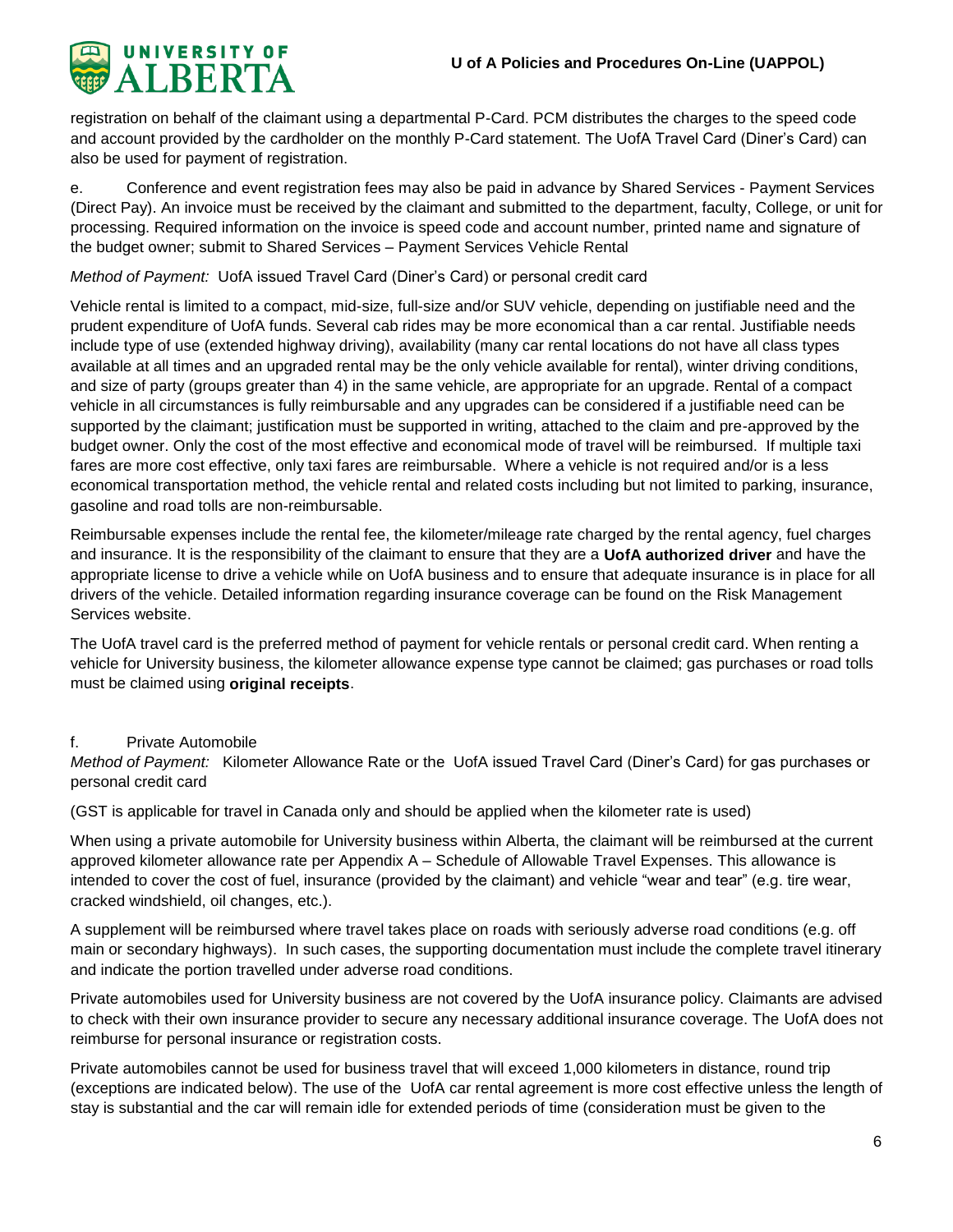

kilometer cost versus the car rental agreement cost; the most cost effective method should be used).

The University strongly discourages the off road use of a private automobile and travel to and from remote locations. At times when research or university business occurs for extended periods of time in remote locations or other cities, the use of a private automobile may be the most cost-effective and/or only available option. The budget owner or project holder has the discretion to waive the 1,000 kilometer maximum in these situations. Where business use exceeds the 1,000 kilometer maximum, the claimant must attach a copy of written pre-approval from the budget owner or project owner authorizing use of the claimant's private automobile (required to be completed once a year only, does not need to be completed for each trip). The claimant is responsible for insuring their private automobile; and for advising their insurance company of the business use and type of terrain the automobile will be operated on. The University is not responsible for any damage to a private automobile that occurs while on University business.

In lieu of claiming the kilometer allowance rate, gas purchases may be charged to the UofA travel card or personal credit card.

## g. Travel Meals

*Method of Payment:* Meal Allowance Rate on the UofA issued Travel Card (Diner's Card) or personal credit card

(GST is applicable for travel in Canada and is included when the meal allowance rate is used)

Meal allowance rates are mandated at the UofA in order to reduce the administrative cost in gathering, submitting and reviewing meal receipts. Original receipts are not required when claiming meal allowance rates. Meal allowance rates are inclusive of GST for travel in Canada and should be calculated when the travel claim is prepared.

Within the PeopleSoft Travel and Expense module, the University displays a full day rate for Canadian (\$70 CAD), US (\$70 USD) and International travel (\$95 CAD) that includes \$10 of incidental expenses. The claimant is able to claim up to this amount for all days of travel including the travel day on each end of the trip. At the claimant's discretion they can decrease this amount by the following intervals: CAD or US travel and currency – Breakfast \$15, Lunch \$15, Dinner \$30 and \$10 for incidental expenses. International travel CAD currency only - Breakfast \$20, Lunch \$20, dinner \$45 and \$10 for incidental expenses.

Faculties and units are able to set lower rates as appropriate, (such as a group of claimants doing field work where groceries will cost less than the allowance rate). The claimants must be notified in advance of the travel and document the rate.

Where meals are provided at no additional cost (such as with conference registration or accommodations), an allowance rate will not be reimbursed unless a dietary restriction or business reason is provided.

A claimant can only pay for a meal for others if one of the scenarios in the Hospitality, Working Sessions/Committee Meetings and University Employee Functions Procedure applies. In all cases the requirements for an original receipt, the names of attendees and the justification/business purpose for the hospitality/working session apply. The meal allowance rate cannot be claimed for meals where hospitality has already been claimed.

## h. Insurance – Vehicle and Travel

*Method of Payment:* UofA issued Travel Card (Diner's Card) or personal credit card

Vehicle Insurance (rentals only): there are multiple vehicle insurance options available to UofA claimants. Insurance options include CDW (Collision Waiver), LDW (Loss Damage Waiver) and Third Party Insurance SLI (Supplemental Liability Insurance). Both CDW and LDW cover the car rented; however, these do not cover damage to another vehicle, property or object. SLI covers the driver if he/she is sued due as the result of a vehicle accident or is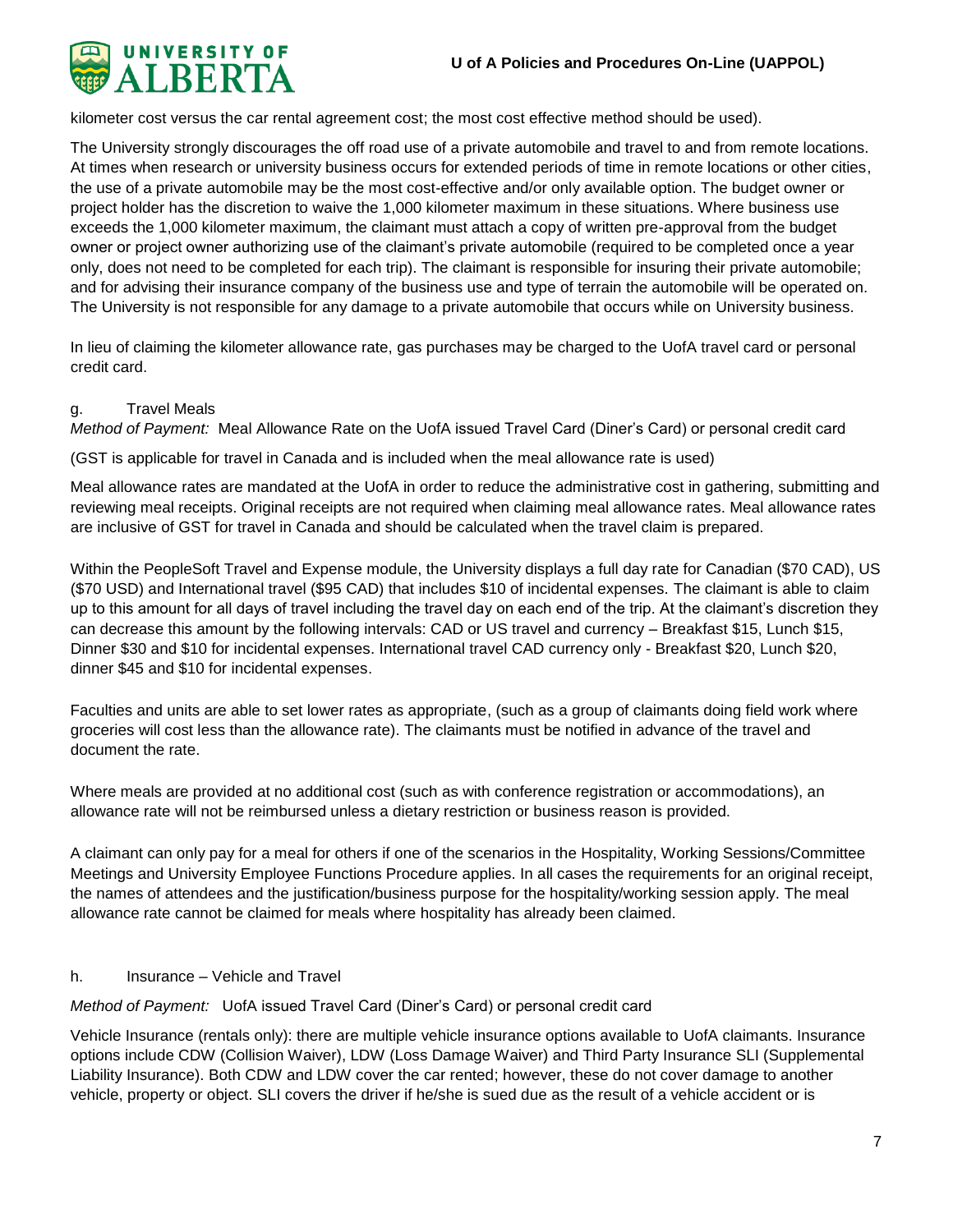

responsible for the damage to the third party vehicle/property or object.

Coverage from personal auto insurance may extend to a rental vehicle. Confirm personal auto insurance coverage with your insurance company prior to renting the vehicle.

Available Options:

Option 1: Insurance purchased from rental agency (additional fees apply, fully reimbursable, eligible expense).

- Drivers must be **UofA authorized drivers**, must be 21 or over in Canada, legal driving age in the country where rental is completed and must comply with driver requirement of the car rental agency (age restriction).
- Specialized coverage for any car type available through car rental agency (confirm type of car rented does not have limitations on coverage).
- Deductible is based on policy of individual car rental agency.
- Daily rate (estimated at about \$25-\$40/day).

If purchasing car insurance from the rental agency it is strongly recommended that CDW/LDW and SLI insurance are purchased. This will ensure full coverage against loss and third party damage and liability.

Option 2: UofA self-insure (no additional cost). If department/faculty rent a vehicle (less than 30 days) for business/research activity within Canada/USA, UofA self-insurance program will provide coverage subject to the following:

- Drivers must be UofA authorized drivers and must be 21 or over in Canada. In many US states, the driver must be 25 or over.
- Rent the vehicle in the UofA name and the driver's name (e.g. John Smith, UofA).
- Rent only passenger-type or light commercial vehicles (sedans, light trucks or passenger vans).

When these conditions have all been met, the CDW and/or LDW offered by the rental agency may be declined. In the event of an insured loss, Risk Management will charge an internal deductible of \$2,500 to the unit or department. The deductible is charged to the unit and should not be included on the travel claim.

Note: The Diner's travel card and most personal credit cards offer vehicle rental insurance if the rental is charged to the credit card. This insurance only covers damage to the vehicle rented (which can be limited). It does not include third party liability insurance or SLI. The University strongly recommends against the use of credit card insurance only. There are limitations relating to third party liability (there is no coverage) and the reconciliation time associated with the claim are substantial (cost of the third party damage is charged to the credit card and takes an extended period of time for repayment to the claimant by the credit card company).

Medical Insurance – UofA employees and students have access to medical insurance through their respective collective agreements and programs. Prior to travel for University business, it is recommended that the claimant reviews the UofA insurance available to ensure that it is adequate in the case of an emergency. Additional medical insurance may be required for travel to destinations outside of Canada. Additional insurance may be purchased and reimbursed at the discretion of the budget owner prior to travel. Approval must be obtained and included in the travel expense claim when submitted for reimbursement.

## i. GST and HST Requirements:

GST is applicable for all allowance rates when travel is completed within Canada**.** This includes kilometer and meal allowance rates. HST is applicable in New Brunswick, Newfoundland and Labrador, Nova Scotia, Ontario, and Prince Edward Island. The University receives a rebate on GST and no rebate on HST. If traveling to any of these provinces, the GST will need to be calculated and adjusted manually to receive the rebate amount applicable exclusive of HST. PeopleSoft does not have the ability to calculate or separate the HST total.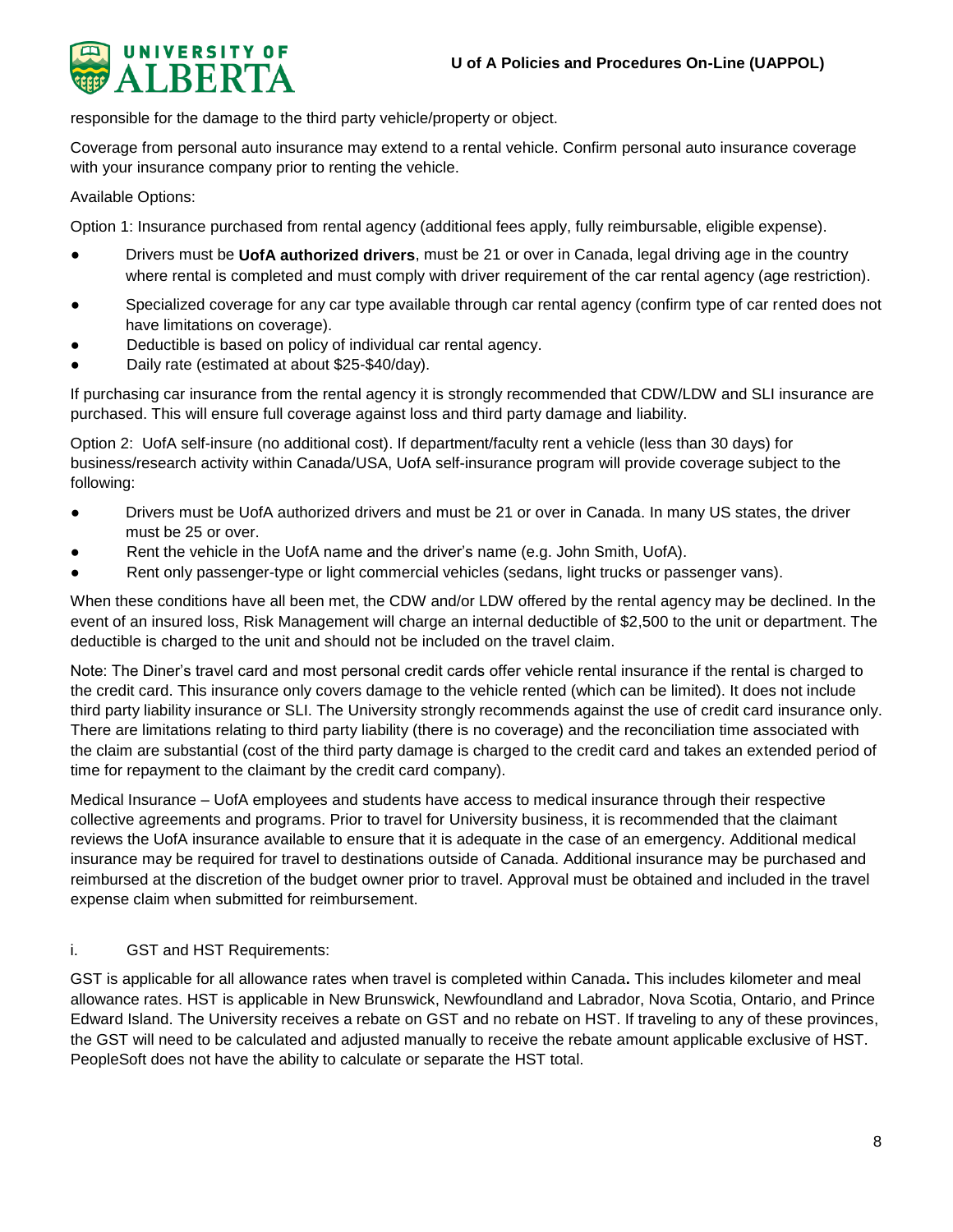

## Work Visas and Travel Papers:

Expenses related to obtaining a work visa or travel papers (specific to that travel event only) for the purpose of University business out of country are reimbursable for employees and students.

## k. Travel Expenses Relating to External Boards and Committees:

Some university employees incur travel expenses while serving on external boards or committees (not directly related or part of the UofA). In most circumstances these travel expenses should be reimbursed by the external board or committee. In some circumstances they are not; the University can reimburse for these expenses if it can be demonstrated that there is a direct benefit to the UofA. This benefit must be documented, approved by the budget owner (prior to travel) and submitted with the travel claim.

## l. Cellular Phone and Internet Charges:

Cellular phones and internet charges incurred while travelling on University business may be reimbursable travel expenses, with the exception of **University corporate cellular phones** that are centrally billed and the claimant is not out of pocket.

When travelling with a University corporate cellular phone, UofA employees must ensure that a travel/roaming package is added to the phone account for the duration of the travel (packages are not available on corporate cell phones when travelling in the United States, they are available in international locations). Additional charges assessed to a corporate account due to failure to add a roaming/travel package while travelling on UofA business would require repayment back to the University by the employee for the amount over the cost of the appropriate travel package.

Employees who accept the use of a corporate cellular phone also accept the responsibility of additional charges above their regular monthly bill. If they have failed to add a roaming packing on the phone, purchased and replaced a local sim card or remain on airplane mode (Wi-Fi use only which disables cellular) while travelling, they will be required to repay this amount to the University.

Refer to TELUS Travel and Roaming or Bell's International Roaming Packages or your cell phone provider roaming packages for add-on plans and rates available. Note: when you obtain a data package through your provider, it does not provide you with unlimited data usage (overage use is extremely expensive). Wi-Fi should be used in all locations available to minimize data usage and cost. If you will be using extensive data in a foreign country it is more cost effective to purchase a SIM card from a local cellular company in the country that you are traveling to.

University corporate phones are centrally billed and any add-on plans will be included on the monthly bill. These packages must be requested in advance by the employee. University corporate cellular phones are not eligible for Easy Roam (TELUS) or Roam Better (Bell) travel packages to prevent roaming charges; these packages are for private/consumer use only.

If travelling with a personal cellular phone**,** a prorated amount to a maximum of 50% of the base monthly fee for the claimant's phone only can be claimed. University business related roaming and internet charges are reimbursable.

Note: Many monthly plans include multiple phones on one bill (e.g. 5 phones on one plan that cost \$300/month, the amount eligible for reimbursement is 50% of \$60).

Example:

- Present monthly bill \$50 CAD (up to \$25 is reimbursable if travelling for the entire month)
- Traveling on U of A business for 7 full or partial days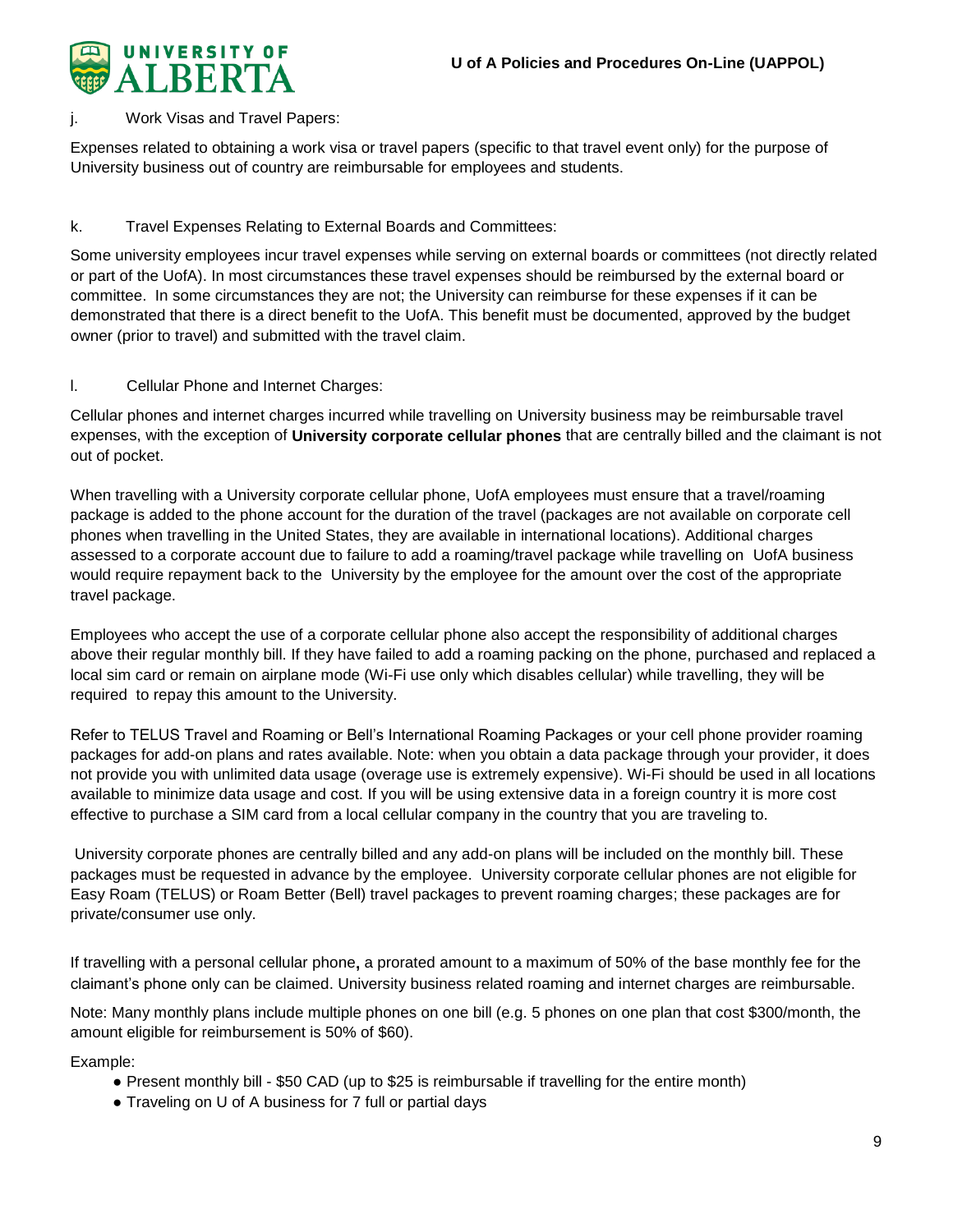

- Eligible for reimbursement  $7/30 \times $50 \times .50 = $5.83$
- Reimbursable amount is \$5.83

A roaming package must be added to a personal cellular phone while travelling on University business. These packages are fully reimbursable and may be purchased for a daily or monthly rate. Both Easy Roam (TELUS) and Roam Better (Bell) are available on personal cellular phones. If the cellular phone provider is not TELUS or Bell, contact your provider to determine available options. Any additional charges assessed to a personal account (roaming charges) due to a failure to add a roaming package while traveling on University business are non-reimbursable expenses. Any charges associated with personal travel at the beginning, during or end of UofA business travel event(s) are also non-reimbursable.

Internet, long distance, data or Wi-Fi charges are reimbursable expenses when traveling on University business only. If personal travel is added at the beginning, during or end of UofA travel, these expenses are non-reimbursable.

A claimant is required to attach all pages of the vendor statement/billing where cellular phone and/or internet charges are included on the claim. Proof of payment is also required (e.g. copy of the following month's vendor statement page reflecting payment made for the expense(s) claimed).

m. Miscellaneous Expenses:

*Method of Payment:* UofA issued Travel Card (Diner's Card) or personal credit card

Miscellaneous expenses include laundry service, baggage fees and seat selection. When booking airfare through the travel agent, it is recommended that baggage fees and seat selection are included in the ticket price; however, in some situations they may need to be added after purchasing the airline ticket.

## <span id="page-9-0"></span>**2. INELIGIBLE TRAVEL EXPENSES**

Lost, damaged or stolen personal property belonging to the claimant is not eligible for reimbursement. This includes, but is not limited to, clothing, laptop, laptop cords or chargers / accessories, cell phones, cell phone cords or chargers & accessories, cameras, electronic equipment, personal identification, passport, driver's license, and luggage.

All costs associated with missing a flight and the rescheduling of a new flight due to late arrival are the responsibility of the claimant and not eligible for reimbursement.

Travel expenses relating to a claimant or contractor's commute between their residence and their **primary work location**, are ineligible unless explicitly stated in the employee/contractor's contract. This applies to any place where a claimant regularly reports to work and includes, but is not limited to, North Campus, South Campus, Enterprise Square, Campus Saint-Jean, Augustana Campus and Calgary Centre Campus.

Parking expenses are ineligible at the claimant's primary work location, e.g. primary work location is North Campus, (Edmonton); expenses related to parking at North Campus are not eligible for reimbursement. This applies to all UofA campus locations. Parking expenses at a campus location that is not the primary work location are eligible for reimbursement, (e.g. primary work location is Augustana Campus and a meeting is attended at North Campus, Edmonton).

Ineligible expenses relating to in town conferences, seminars and meetings include accommodations, meal allowances and breakfast .Dinner is non-reimbursable, unless the event does not allow time to return to residence prior to 6:30 p.m.

The value of redeemed reward points, personal air credits and gift cards for the purpose of UofA travel and expenses are not eligible for reimbursement.

The cost to secure and obtain a passport and/or Nexus Card, airport lounge pass, or roadside service membership are not eligible for reimbursement. Canada National Park annual pass could be reimbursed only if the claimant is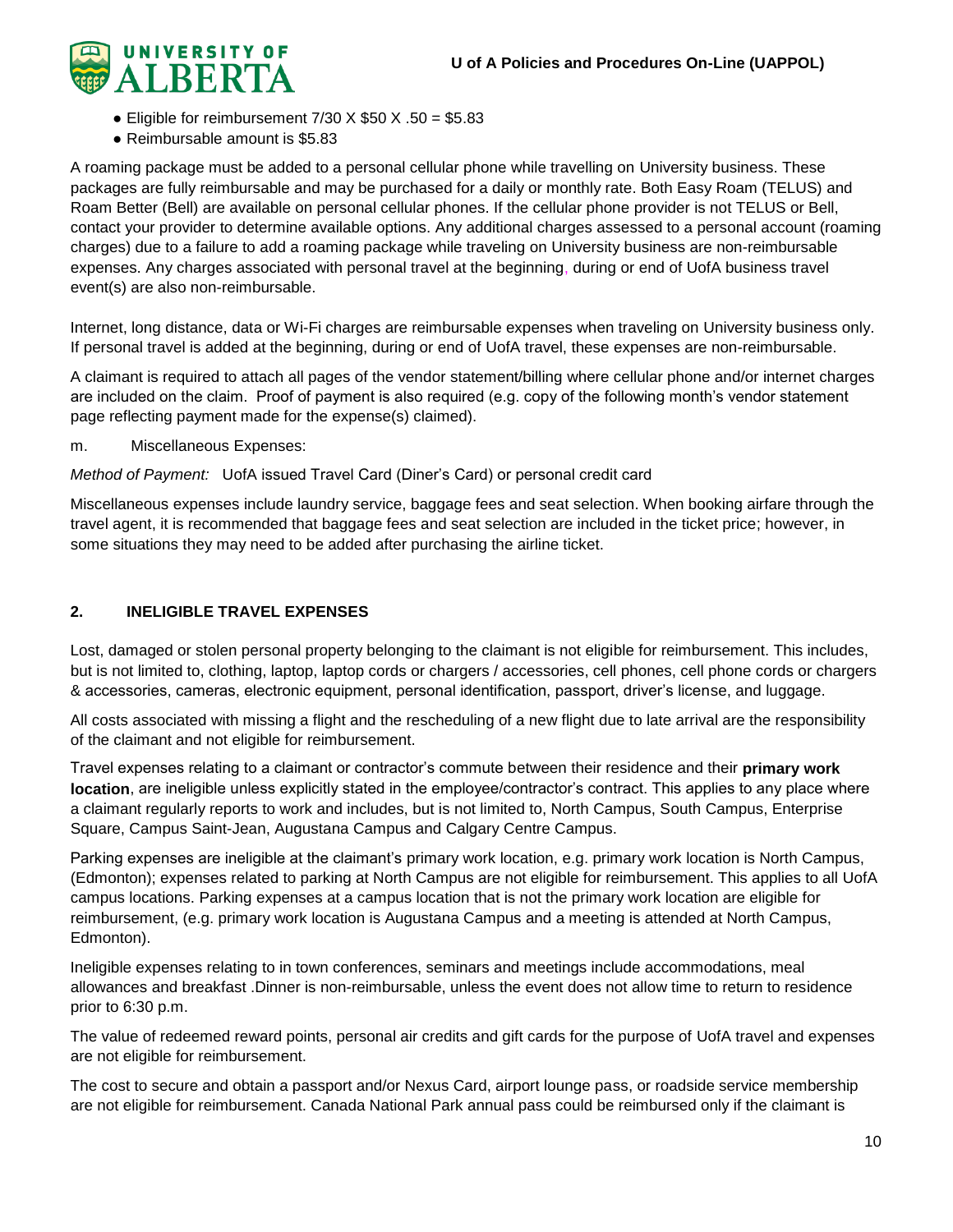

required to enter the park multiple times in one year and it is more cost effective than payment each time for University business (justification must be included with the travel claim).

While personal travel may be added to a business trip, all additional costs are the sole responsibility of the claimant. The claimant is required to submit written proof supporting the cost of the round trip travel without the personal portion and provide supporting documentation detailing what the cost would have been without adding personal travel, family or friends to the trip. This includes but is not limited to the additional cost for upgraded accommodations or vehicle rentals. The use of the TAP process cannot include any personal portion of travel. Personal travel must be booked and paid independently of all UofA processes, payment methods and booking tools. The claimant may only claim the value of the round trip airfare from the departure location to the event location (most direct and economical route).

Accommodations – additional fees to upgrade hotel room to accommodate family or friends are non-reimbursable.

## <span id="page-10-0"></span>**3. SABBATICAL LEAVE TRAVEL EXPENSES**

All travel expenses incurred during sabbatical leave are subject to the same restrictions outlined in this document, unless otherwise specified in a sponsor/donor agreement. In those cases where the sponsor/donor agreement provides for additional expenses to be reimbursed by external funding and/or research grant, a copy of that portion of the agreement must be submitted with the reimbursement request documents.

<span id="page-10-1"></span>**4. IN TOWN EVENTS** (Conferences, Seminars, Meetings, Collaboration and Business Activities)

Expenses relating to the attendance of events in the Edmonton region are limited. Eligible expenses include off campus parking, mileage (only the portion >10 km), ground transportation (taxi, public transit/train fares to and from event), registration and limited meal allowance rates. Breakfast is ineligible at all times, lunch can only be claimed if the event exceeds 4 hours and is not supplied at the event, and dinner can only be claimed if the event ends past 6:30 P.M. and has not been provided at the event.

## <span id="page-10-2"></span>**5. LOCAL BUSINESS & WORK ACTIVITY EXPENSES**

Many UofA employees are required to shuttle locally within the City of Edmonton (25 kilometer radius) as part of their regular job duties. Expenses relating to this type of activity are limited to mileage that exceeds 10 kilometers and parking only (parking at the primary work location is excluded at all times). If the primary work location is main campus, mileage and meal allowances are not reimbursable to attend activities at Campus Saint-Jean, South Campus and Enterprise Square.

The 25 kilometers radius of the main UofA campus is deemed to include, but is not limited to, Fort Saskatchewan, Leduc, St. Albert, Devon, Sherwood Park and Spruce Grove.

The 25 kilometers radius also applies to other UofA campuses including South Campus, Augustana, Enterprise Square, Campus Saint-Jean and any other location that is deemed primary work location.

Meal allowances are not reimbursable for local activities (within 25 kilometer radius) at any time (except for limited in town events outlined in 4. IN TOWN EVENTS). Meal allowances are limited to activities beyond the 25 kilometer radius to lunch only if the local activity exceeds 4 hours in length and occurs prior to 1 p.m. (total time of meeting only). Travel time to and from event is not considered as part of the 4 hours. Local activities beginning after 1 p.m. are not eligible for meal allowances of any type.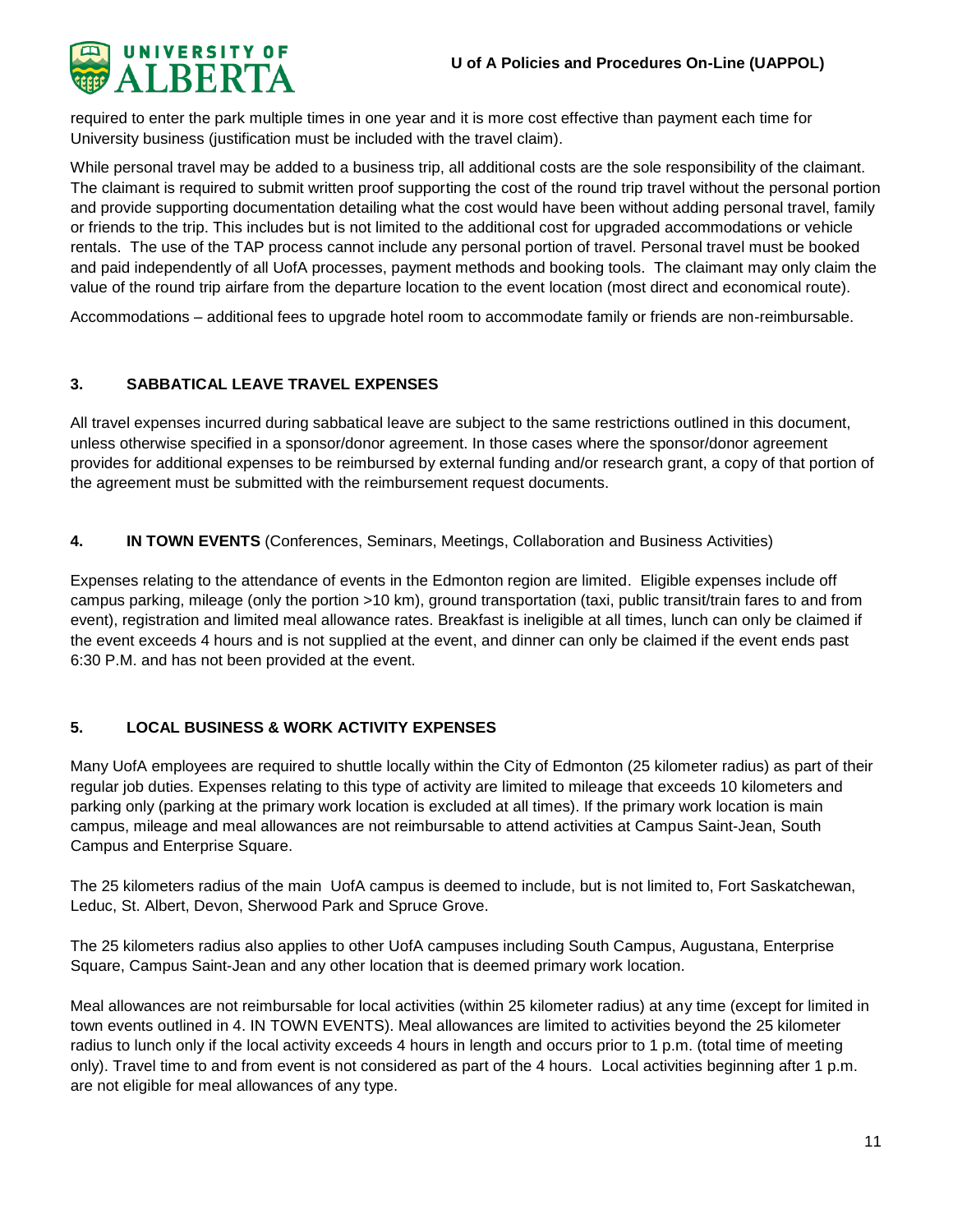

A trip to the airport for pickup or drop off of colleagues, clients, vendors and/or guests is not eligible for meal allowances.

When hosting an individual or group for a local work activity, the Hospitality, Working Sessions/Committee Meetings and University Employee Functions Procedure applies and meal allowances cannot be claimed.

## <span id="page-11-0"></span>**6. PERSONAL AND FAMILY ILLNESS WHILE TRAVELING ON UNIVERSITY BUSINESS**

Personal Illness may occur while traveling on University business. Additional costs (UofA claimant only) associated with changes to itineraries are reimbursable only when a claimant has been hospitalized or instructed not to travel. These expenses must be supported by a doctor's note from the attending physician/hospital. The note must include location, doctor's name and signature, hospital or clinic name/location and length of stay (documentation must be provided to the approver with the travel expense claim).

Family illness and/or death may occur at home while traveling on University business (UofA claimant family only). Additional costs associated with changes to itineraries are reimbursable only when an **immediate family member** of a claimant has been hospitalized or is deceased. In the case of illness only, these expenses must be supported by a doctor's note from the attending physician/hospital. The note must include relationship of family member, doctor's name and signature, hospital name/location and length of stay (documentation must be provided to the approver with the travel expense claim).

If a family member is deceased while a claimant is traveling on University business and additional expenses were incurred, indicate on the expense claim that additional expenses were incurred due to the death of a family member (indicate the relationship) and include a statement of death.

## <span id="page-11-1"></span>**7. TRAVEL ADVANCES**

UofA employees, graduate students and professor emeriti who travel on University business may request a travel advance (if supported by their home unit only). Travel advances are strongly discouraged and are to be requested as a last resort. Travel advances are not to be used and approved for expenses relating to airfare and conference and event registration. Airfare must be booked through the TAP process and conference and event registration must be charged to the UofA travel card or purchasing card. Travel advances can only be used for the purchase of goods and services when field research is being completed in a remote location and other means of purchasing are not available (purchasing card). Failure to comply with these procedures will result in the loss of future access to travel advances. Note: Graduate Students must ensure that their home address in Bear Tracks is current before creating an online travel advance. Changes made to their profile in Bear Tracks will require 24 hours to take effect. Travel advances for graduate students are often paid by cheque which increases the wait time for receiving the funds.

A travel advance may be requested by completing a PeopleSoft Travel Advance Request at least two weeks prior to the travel but not more than 45 days prior to the travel start date. A travel advance may not be requested when the expenses will be claimed from Professional Expense Reimbursement (PER) funds.

The claimant is accountable for:

- Ensuring that the travel advance request is appropriate, amount is reasonable and is required for University business.
- Providing supporting documentation in the form of a budget and ensuring budgeted expenses are in compliance with U of A policies, procedures and guidelines.
- Specifically for research, budgeted expenses: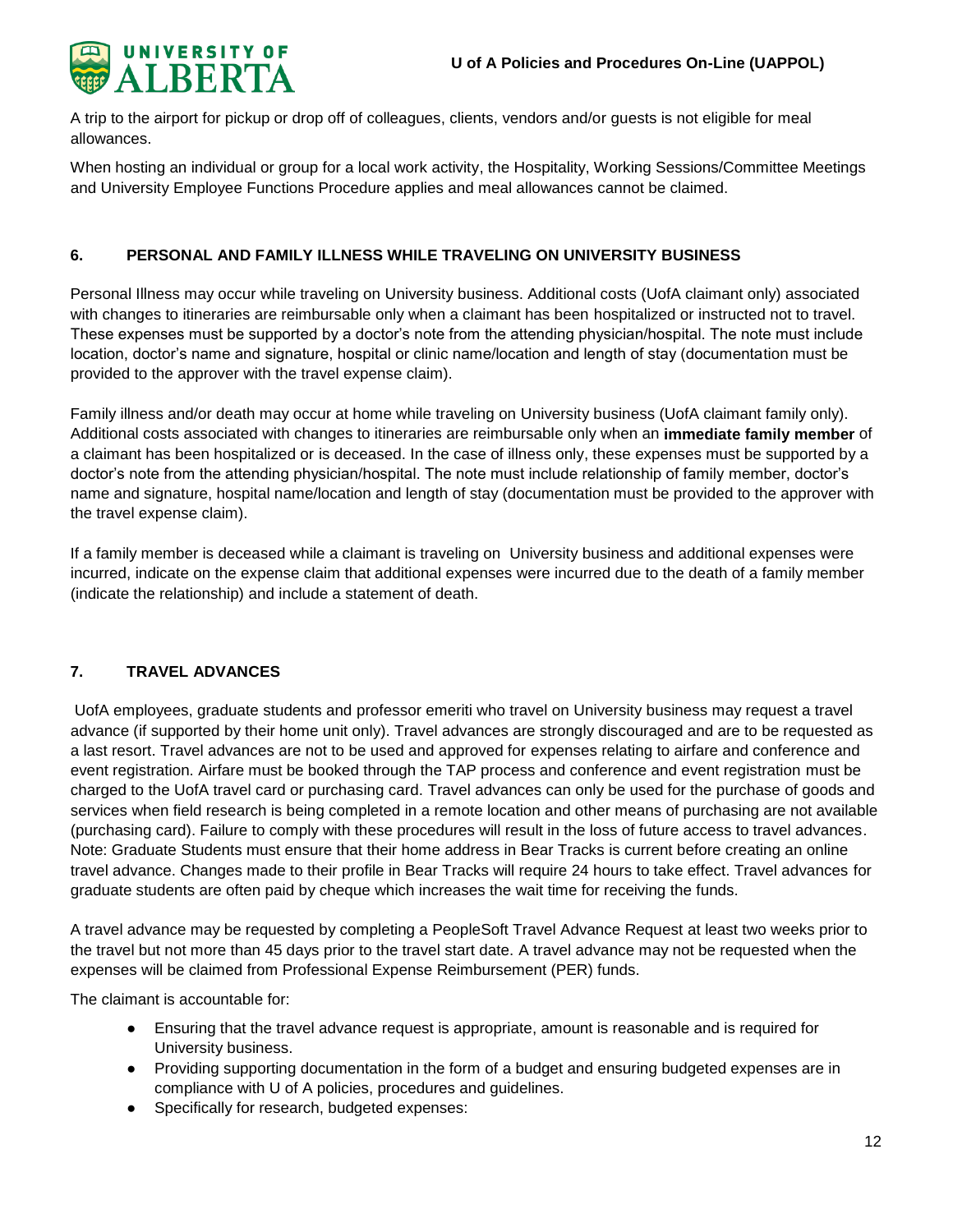

- o Are eligible per sponsor/donor terms and conditions
- o Contribute towards the direct costs of the funded research and the benefits are directly attributable to the funded research project.
- o Required to carry out the research project.
- o Will be incurred within the project agreement/grant start and end date.
- Providing the purpose of the trip and why the travel advance is required.
- Ensuring that the travel advance is reported in the subsequent claim for reimbursement.

An employee may not have more than one travel advance outstanding unless the time period between the return date of the first trip and the start of the second trip is less than 30 days or does not allow sufficient time to reconcile the first advance. Travel advances must be coded to the department ID (deptID) of the budget owner paying the advance and account 100701 (AR Travel Advance SMS).

#### a. Review, and Approve Request – Budget Owner

The budget owner is accountable for ensuring that a travel advance is appropriate, , that the amount is reasonable, and that there is sufficient and appropriate supporting documentation.

If the budget owner is the claimant, then the one-over-one will approve the request.

- b. Once approved, the travel advance is processed.
- c. Clearing a Travel Advance

Travel advances must be cleared by applying the advance to an online PeopleSoft travel expense claim within 30 days after completion of the travel.

If the trip is cancelled or the amount of the travel advance exceeds the total reimbursable expenses, the claimant must write a cheque payable to the University of Alberta for the amount owed and send the cheque to their own department. The department will then deposit the cheque and code the repayment to account 100701 and the speed code or chartfield reflected on the original travel advance request. A copy of the deposit form, cashier receipt and travel advance ID number must be sent to PCM Travel Management in order for PCM to clear the amount from the department's travel advance account. When outstanding travel advances are not cleared or repaid within 30 days of completion of travel, payroll deduction can be used by the UofA to recover any outstanding travel advance balance from the claimant. The total balance owing will be recovered over a period not exceeding three months. Outstanding travel advances for all terminated employees are reviewed prior to issuing of final pay cheque from the UofA and any outstanding funds will be deducted from final pay cheque. It is the responsibility of the unit to review and manage travel advances to ensure that they are cleared within 30 days of the completion of travel. This review is completed in the PeopleSoft module.

## <span id="page-12-0"></span>**8. TRAVEL EXPENSE REIMBURSEMENT**

While expenses charged directly to the UofA (e.g. TAP, HAP, purchasing card/corporate card) may not be claimed for reimbursement, they must be included on the travel claim by selecting the "Non Reimb" checkbox on the PeopleSoft travel expense claim.

Once reimbursed, the same expenses cannot be claimed again from the University, another organization or deducted from the claimant's income taxes. .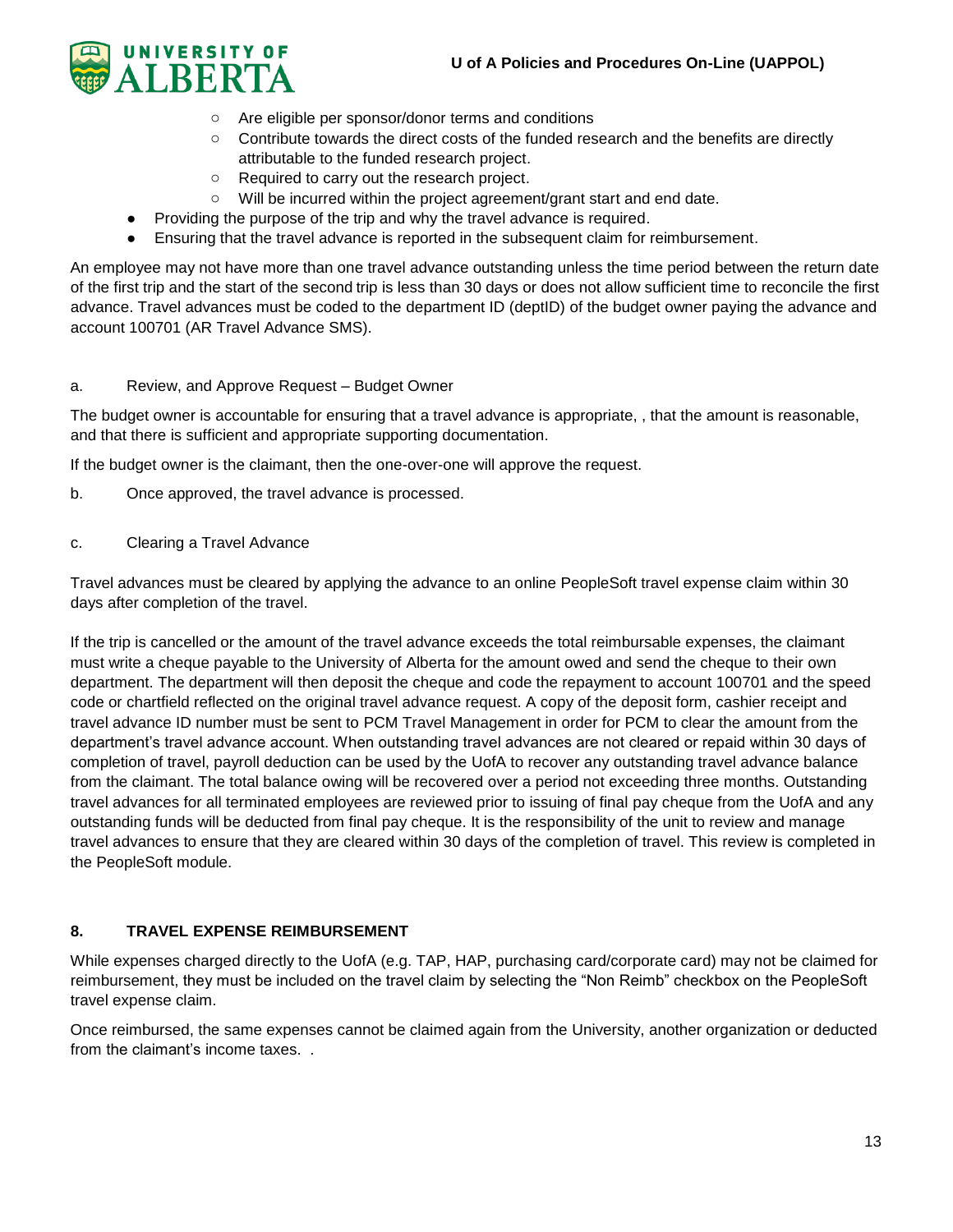

Each trip requires a separate travel expense claim. Multiple trips cannot be processed and reimbursed on the same claim. If this occurs, the claim will be rejected, sent back to the claimant for correction and re-submitted for approval. All costs associated with a trip should be included in a single claim.

Request for reimbursement of travel expenses must be submitted within 30 days upon completion of the specified trip or they become non-reimbursable.

Any personal portion of travel, or any additional expense incurred as a result of combining personal travel with business travel cannot be claimed.

#### a. Reimbursement Process

The appropriate process for reimbursement of travel expenses is determined by the claimant's relationship to the **University** 

#### i. Non-Employee Reimbursement Claim

For the purposes of travel expense reimbursement, a non-employee is generally described as an individual without an employment relationship requiring reimbursement of travel expenses on a one-time basis, or infrequently. Examples include:

- Visiting speakers, lecturers or principal investigators
- Students participating in field trips or other curricular activities
- Candidates for UofA positions

When a reimbursement has been identified as relating to a non-employee, refer to the Payment Procedure for guidance on completing the Non-Employee Reimbursement Form. Units may not create Guest IDs for the purposes of processing non-employee claims in PeopleSoft, as the Non-Employee Reimbursement is the required process.

#### ii. PeopleSoft Travel Expense Claim (online)

Reimbursements for employees, graduate students and professor's emeriti are obtained through the use of a PeopleSoft travel expense report.

All expense claims, regardless of funding source, must include the following:

- Purpose of the trip, including names of conferences, details of meetings/collaboration, departure and return dates.
- Application of travel advance and appropriate repayment if advance amount exceeded the travel claim total.
- A description for each expense line.
- Any expenses related to the trip paid directly by the University, such as TAP, HAP or purchasing card/corporate card (e.g. conference registration), are to be included on the claim, indicating that they are non-reimbursable by using the "Non Reimb" checkbox on the PeopleSoft Travel Expense claim.
- For reimbursements from research and special purpose projects, the claimant's affiliation with the project.
- iii. Professional Expense Reimbursement (PER)

PER is an employee benefit. Unit finance personnel do not provide review of PER claims.

 When PER will be used to cover travel expenses, it is the responsibility of the claimant to provide payment in advance of travel from their own personal funds. These expenses could be paid with the UofA travel card or personal credit card.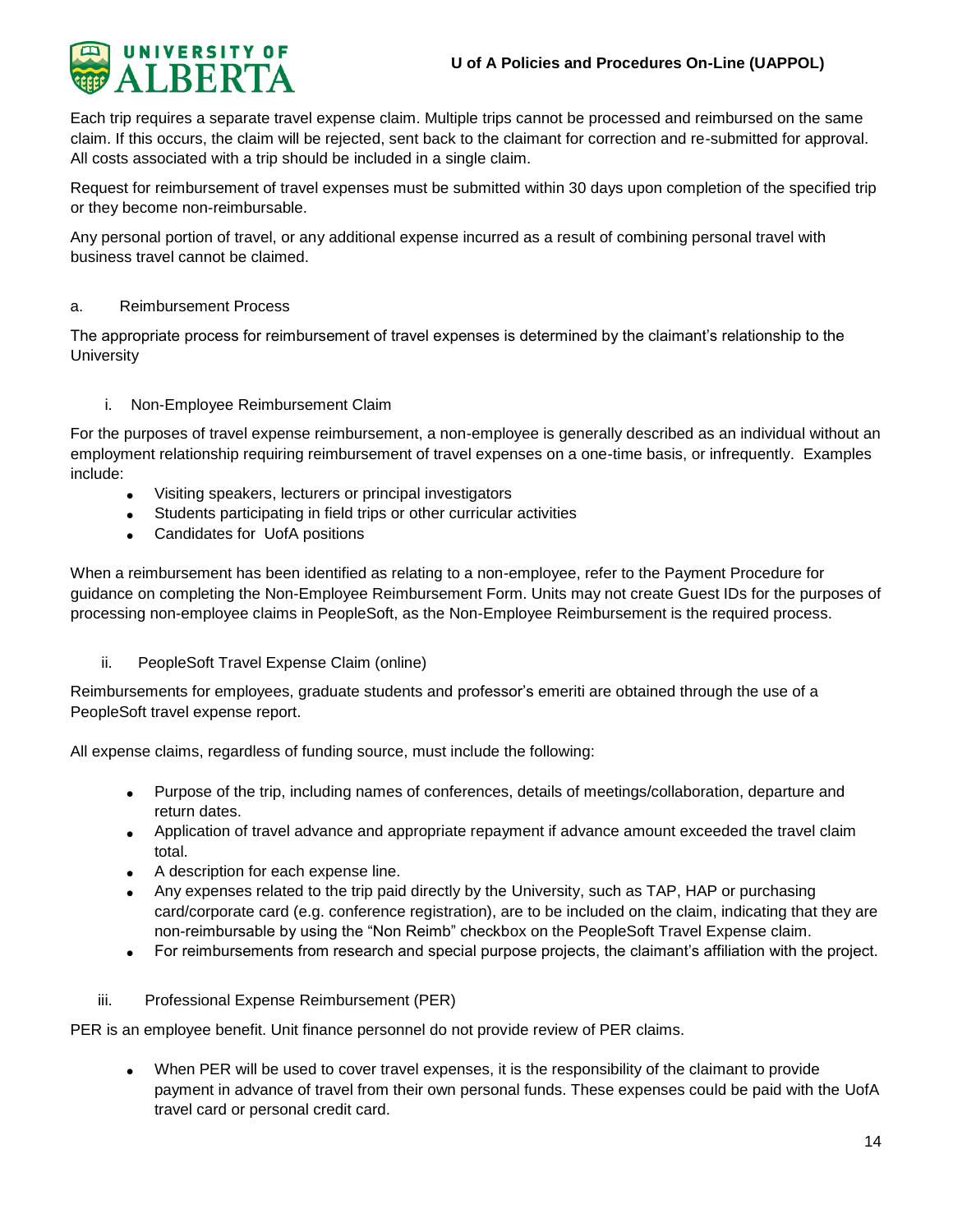

- If a portion of travel will be covered by the College, Faculty, Department, or Unit, the claimant is required to submit a travel expense claim for expenses coded to the unit and a separate claim for the remaining expenses on the PER template within PeopleSoft. The travel expense claim should include the PER expenses marked as "non-reimbursable".
- If all expenses will be reimbursed through the PER process, one claim using the PER template within PeopleSoft is required.

## b. Supporting Documentation

Detailed receipts and proof of payment are required for all travel expenses except in those instances where allowance rates apply (meals, mileage, and ground transportation). The method for submission of receipts and supporting documents is electronic; attached to the travel and expense claims, for ease of review and reduced risk of loss.

Include supporting documents that contain information that add to a review/audit understanding of the entry. This can include, but is not limited to:

- The 4 "W's" outlined on Page 2 of this procedure.
- Conference, meeting and event agendas.
- Copy of sponsor/donor agreement where expense restrictions differ from those outlined in this procedure, (e.g. Sabbatical Leave Travel Expenses).
- Additional approval to exceed service levels identified for airfare, accommodations and mileage.
- Explanation of discretionary or atypical expenses.

#### Process:

- Collect all physical and electronic receipts during your travel or expense period.
- Receipts received electronically (email or text) should be saved to your network drive (PDF document) referencing the expense type (e.g. Travel, Expense, or PER).
- Receipts received manually (paper copy) should be scanned into one PDF document and saved to your network drive.
- Multiple receipts can be provided on the same page in the order they appear on the expense claim.
- Complete your claim online in PeopleSoft. In the General Information Box on the Expense Report Entry page click on the "Attachments (0)" icon. Upload your file(s).
- Complete and submit claim.
- In some circumstances the PeopleSoft Expense Report (without receipts) may be required to be submitted to the unit's finance area for notification and central filing (this is not a requirement in all units, direction will provided by each unit).
- Electronic receipting becomes the original receipt and paper receipts no longer need to be maintained.

## c. Applying Exchange Rates

When expenses are incurred in foreign currency, the following methods may be used to exchange to Canadian Dollars (CAD) on the expense claim:

- The actual CAD currency charged on the UofA travel card or a personal credit card statement (a copy of the statement must be attached to the claim).
- The 7-day PeopleSoft average (for currency supported by PeopleSoft).
- The rate displayed by OANDA Currency Converter (ONLY when currency is not supported by PeopleSoft). When travel exceeds one day and the currency is not supported by PeopleSoft, the first and last day of travel are averaged to determine the rate applied to the transactions paid in foreign currency (rounded to 3 digits).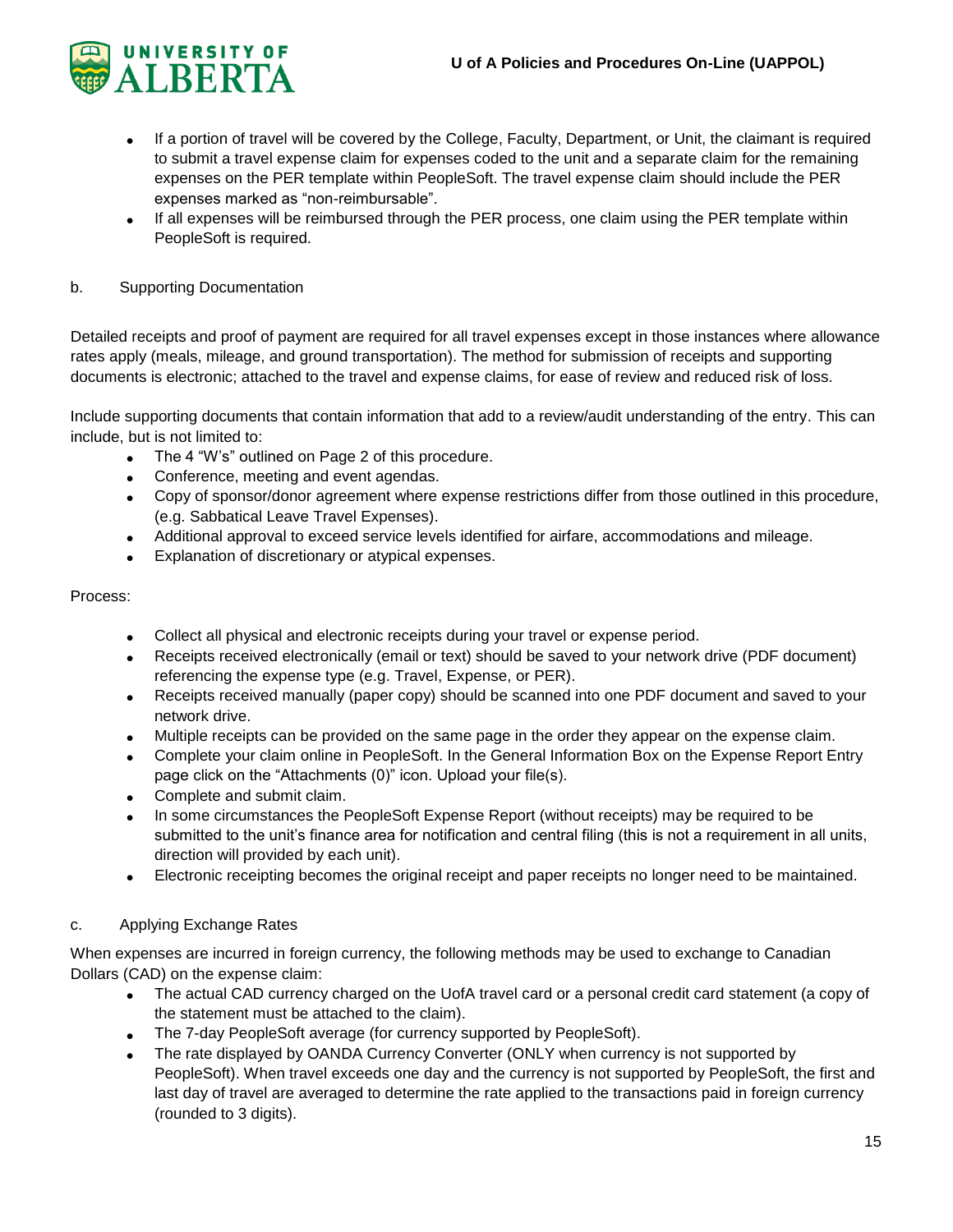

Example using Danish Krone (DKK) which is not supported by PeopleSoft:

- Travel dates July 1 July 20/2018
- Exchange on July 1,  $1DKK = $0.206$  CAD
- Exchange rate on July 20,  $1DKK = $0.207$  CAD
- Average rate is \$0.207 CAD (when rounded to 3 digits)
- 5000 DKK Purchased at \$0.207 = \$1035 CAD reimbursed to the claimant

<span id="page-15-0"></span>No other methods of applying the exchange rate are accepted.

#### **9. INITIATE, REVIEW, APPROVE AND PROCESS (IRAP)**

a. Initiate Claim (submit) – Claimant

The claimant is responsible for:

Ensuring expenses are:

- In compliance with the Travel Processes and Expense Procedure, the Expense. Reimbursement Procedure, and all other UofA policies, procedures and guidelines, as well as sponsor/donor terms and conditions.
- Reasonable and necessary for University business.
- Selecting the appropriate expense type.
- Providing sufficient and appropriate supporting documentation, which includes original receipts and other documents (e.g. conference agenda).
- Submitting expense reports within 30 days of the completion of travel.

Specific to Research claims, expenses must:

- Contribute towards the direct costs of the funded research project and the benefits are directly attributable to the funded research project.
- Are required to carry out the research project.
- Are incurred within the research project start and end date.
- Are allowable expenses based on sponsor guidelines / project terms of reference.

b. Central Compliance and Review is performed for research and operating travel expenses. This unit is responsible for providing central review of all travel expenses in support of the unit and budget owner; ensuring the expenses are:

- Categorized correctly and that the appropriate expense types have been selected in PeopleSoft.
- Supported by sufficient and appropriate supporting documentation, which includes original receipts and other documents (e.g. conference agenda).
- In compliance with all procedures, processes and guidelines.

Central Compliance and Review is required to send back the expense report if:

- The expense report is incomplete (e.g. original receipts for which no claim has been made).
- Original receipts are missing, or supporting documents are not sufficient and appropriate.
- Incorrect expense type has been selected.

Central Compliance and Review is required to deny the expense report if:

- Ineligible per sponsor/donor terms and conditions.
- Travel did not occur within the research project start and end dates.
- Non- UofA or non-reimbursable expenses are part of the claim (e.g. family related expenses and personal travel expenses are included on the claim).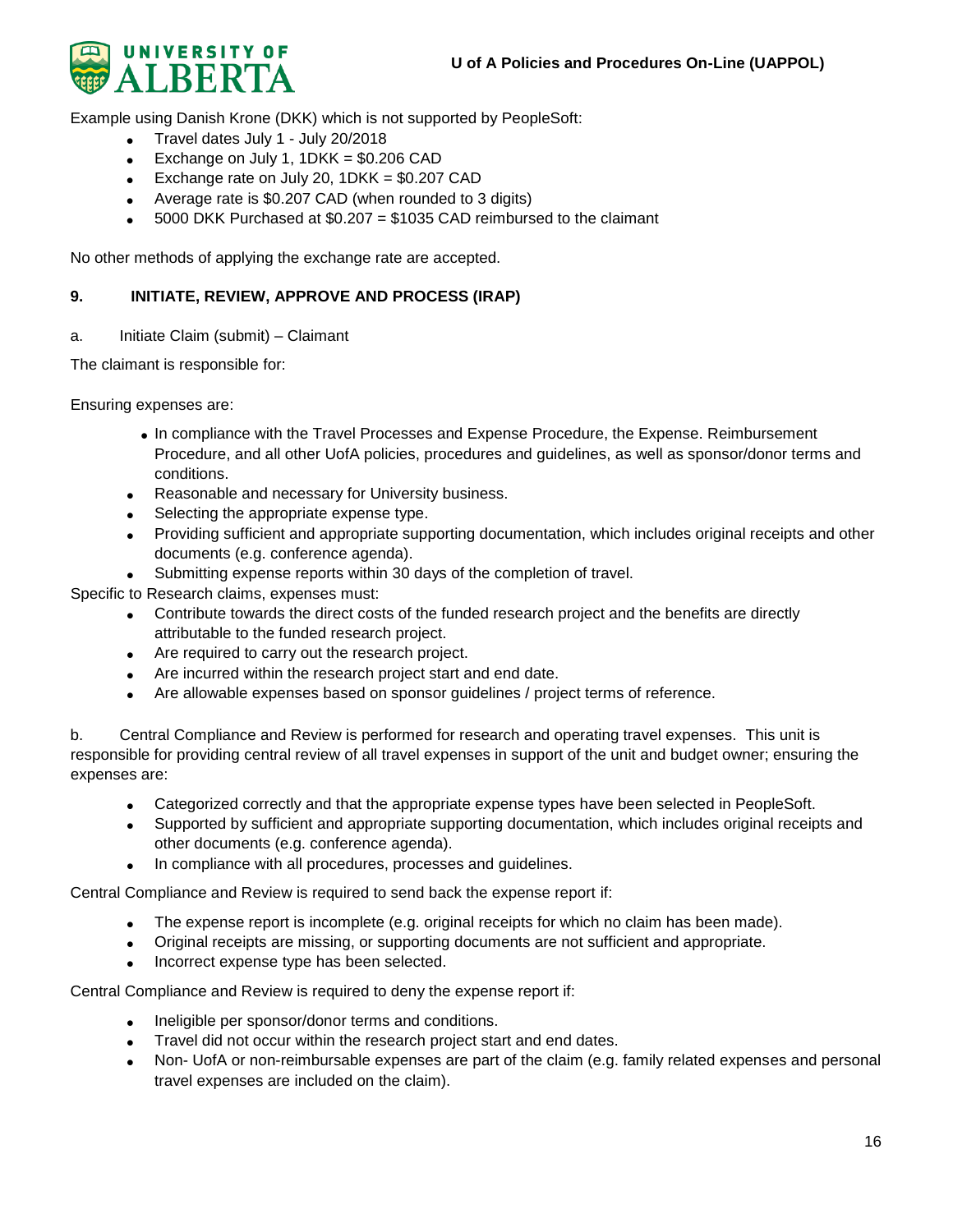

- c. Approve Claim Central Compliance and Review and the budget owner approve claims based on the following criteria:
	- Central Compliance and Review approves operating claims <\$5000 (budget owner is not part of the approval process).
	- The budget owner completes final approval for all research dollar claims.
	- The budget owner completes final approval for all operating dollar claims ≥\$5000.
	- Both central compliance and the budget owner can send claims back for correction or deny claims if they do not meet the criteria outlined in this procedure.
	- Where the budget owner is the claimant, approval is by one-over-one.
- d. Upon approval, the claim is processed.

## <span id="page-16-0"></span>**10. CORRECTIONS**

Corrections to the chart of accounts coding (i.e. speed code) used on a travel expense claim that has been approved and paid must be done by a Travel and Expense Journal Voucher (TEJV). The minimum threshold for an operating (unrestricted funds) correction is \$250, and there is no minimum for corrections involving restricted funds. The budget owner (debit side of the transaction) approves the TEJV form (manual form) and the transaction is entered into the Travel and Expense module by the adjusting journal role.

An overpayment correction would require a reimbursement be deposited and for an underpayment correction, a new claim for the difference.

## <span id="page-16-1"></span>**11. RECORDS RETENTION**

Claims submitted with attachments are retained within the Travel and Expense module for six years plus the current year.

## **12. SUBSEQUENT AUDIT AND ADJUSTMENT**

Travel expenses are subject to subsequent review and audit procedures which may result in adjustments, including possible repayment by the claimant to theUofA.

## <span id="page-16-2"></span>**13. CONSEQUENCE OF ERROR**

- The claimant is accountable to ensure all expenses are adequately documented, supported, legitimate and in support of UofA business, teaching or research.
- Expenses that have been previously reimbursed through UofA credit card, PER program, SupplyNet, Petty Cash, central pay or any other payment method are non-reimbursable and will be escalated through the university escalation process and treated as potential fraud against the university.
- Employees who commit an act of fraud or irregularity will be subject to disciplinary action up to and including termination of employment and prosecution if appropriate.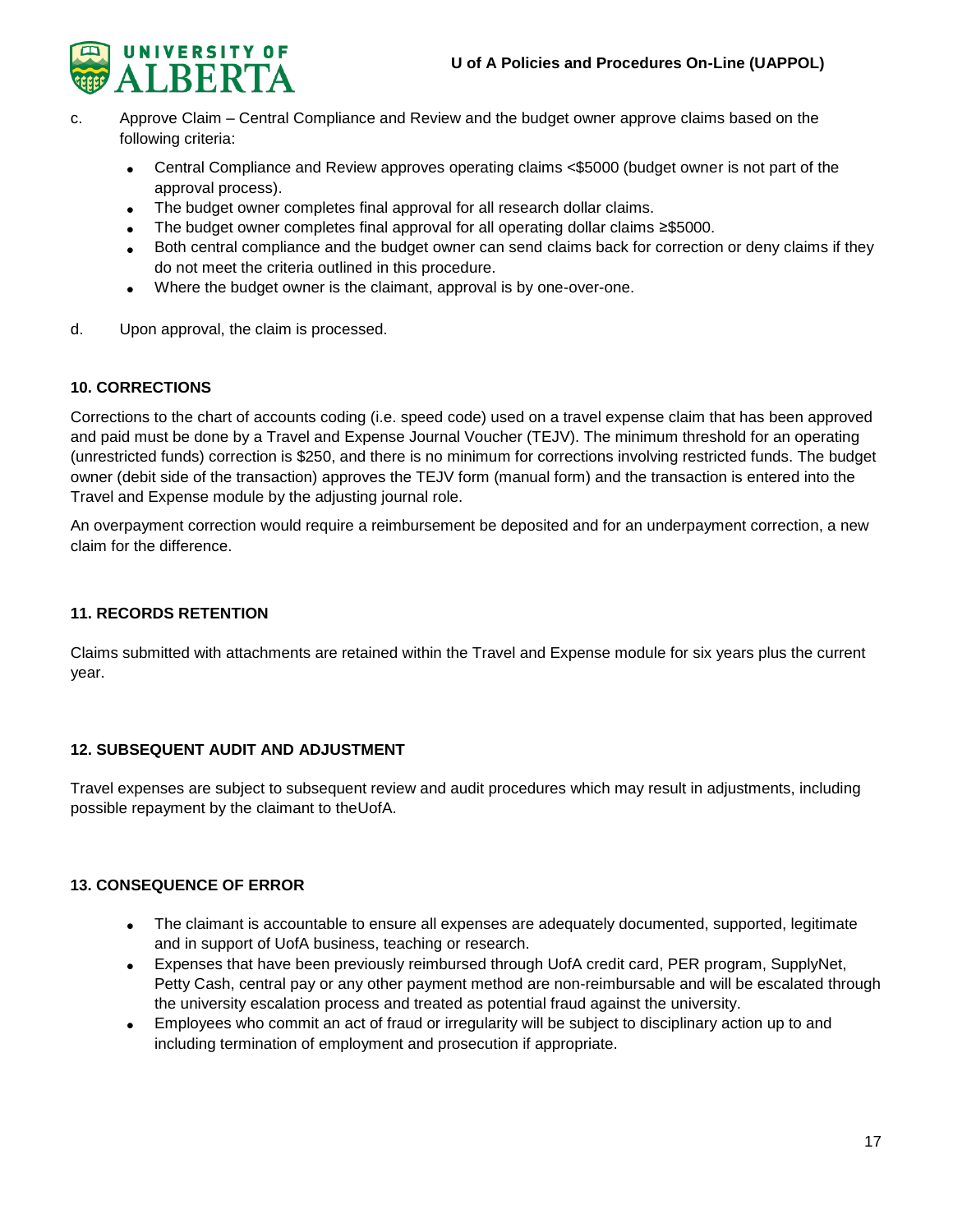

# **DEFINITIONS**

Any definitions listed in the following table apply to this document only with no implied or intended institution-wide use. [\[▲Top\]](#page-0-0)

| Travel                          | When in the normal course of business activity, an individual must leave their work<br>area to fulfill an academic, research or general job duty or to attend a conference,<br>seminar, meeting, workshop, or field research relating to the individual's<br>employment or fulfilling an academic obligation. Work area is defined as: any<br>point within and up to 25 kilometer outside the municipal area in which the<br>claimant's office or primary place of work is located. For any claimant who does<br>not have an office or primary place of work, the geographic area in which the<br>employee is required by the terms of their employment to carry out their assigned<br>duties. Reimbursement of travel expenses to the U of A/Edmonton for any<br>employee who does not reside in the Edmonton area is not eligible unless<br>explicitly noted in that employee's employment contract. |
|---------------------------------|--------------------------------------------------------------------------------------------------------------------------------------------------------------------------------------------------------------------------------------------------------------------------------------------------------------------------------------------------------------------------------------------------------------------------------------------------------------------------------------------------------------------------------------------------------------------------------------------------------------------------------------------------------------------------------------------------------------------------------------------------------------------------------------------------------------------------------------------------------------------------------------------------------|
| Due Regard for Economy          | Individuals traveling on University business are required to use the most cost<br>effective means for air and ground transportation, hotel accommodations and<br>other related travel expenses by avoiding unnecessary expense. This means the<br>expenditure is considered an optimal use of the funds, which may not necessarily<br>mean the "lowest cost" if it is ineffective in achieving the intended outcome.                                                                                                                                                                                                                                                                                                                                                                                                                                                                                   |
| Claimant                        | UofA employee, emeriti, student, or non-employee traveling on University<br>business.                                                                                                                                                                                                                                                                                                                                                                                                                                                                                                                                                                                                                                                                                                                                                                                                                  |
| <b>Budget Owner</b>             | Employee who has been assigned a department operating budget or is a project<br>holder of research funds. The budget owner is the approver of the travel claim.                                                                                                                                                                                                                                                                                                                                                                                                                                                                                                                                                                                                                                                                                                                                        |
| Event                           | Includes but not limited to conferences, seminars, meetings, collaboration and<br>other business related activities that may Involve travel expenses relating to the<br>activity.                                                                                                                                                                                                                                                                                                                                                                                                                                                                                                                                                                                                                                                                                                                      |
| <b>Supporting Documentation</b> | Original or scanned copies of receipts and other records that substantiate the<br>transaction (e.g. conference agenda).                                                                                                                                                                                                                                                                                                                                                                                                                                                                                                                                                                                                                                                                                                                                                                                |
| Proof of Payment                | Expenses incurred during the process of completing UofA travel; requires vendor<br>receipts that specify the method of payment and the card number if paid by debit<br>or credit. An emailed receipt is acceptable, if it indicates how the expense was<br>paid (credit card payment information including last four digits of the card number).                                                                                                                                                                                                                                                                                                                                                                                                                                                                                                                                                       |
| <b>UofA Authorized Driver</b>   | Any individual, including UofA employees, volunteers, or collaborators, who have<br>met the UofA minimum safety requirements and who have been granted driving<br>privileges.                                                                                                                                                                                                                                                                                                                                                                                                                                                                                                                                                                                                                                                                                                                          |
| <b>Original Receipts</b>        | The detailed (itemized) receipt provided by the merchant/supplier. If the original<br>receipt was a PDF or other digital format, the digital document is the original<br>receipt and printed copies are not required.                                                                                                                                                                                                                                                                                                                                                                                                                                                                                                                                                                                                                                                                                  |
|                                 | If the receipt received was a paper version that was subsequently scanned, the<br>scanned version becomes the original receipt. If it is not scanned, the paper<br>version continues to be the original receipt.                                                                                                                                                                                                                                                                                                                                                                                                                                                                                                                                                                                                                                                                                       |